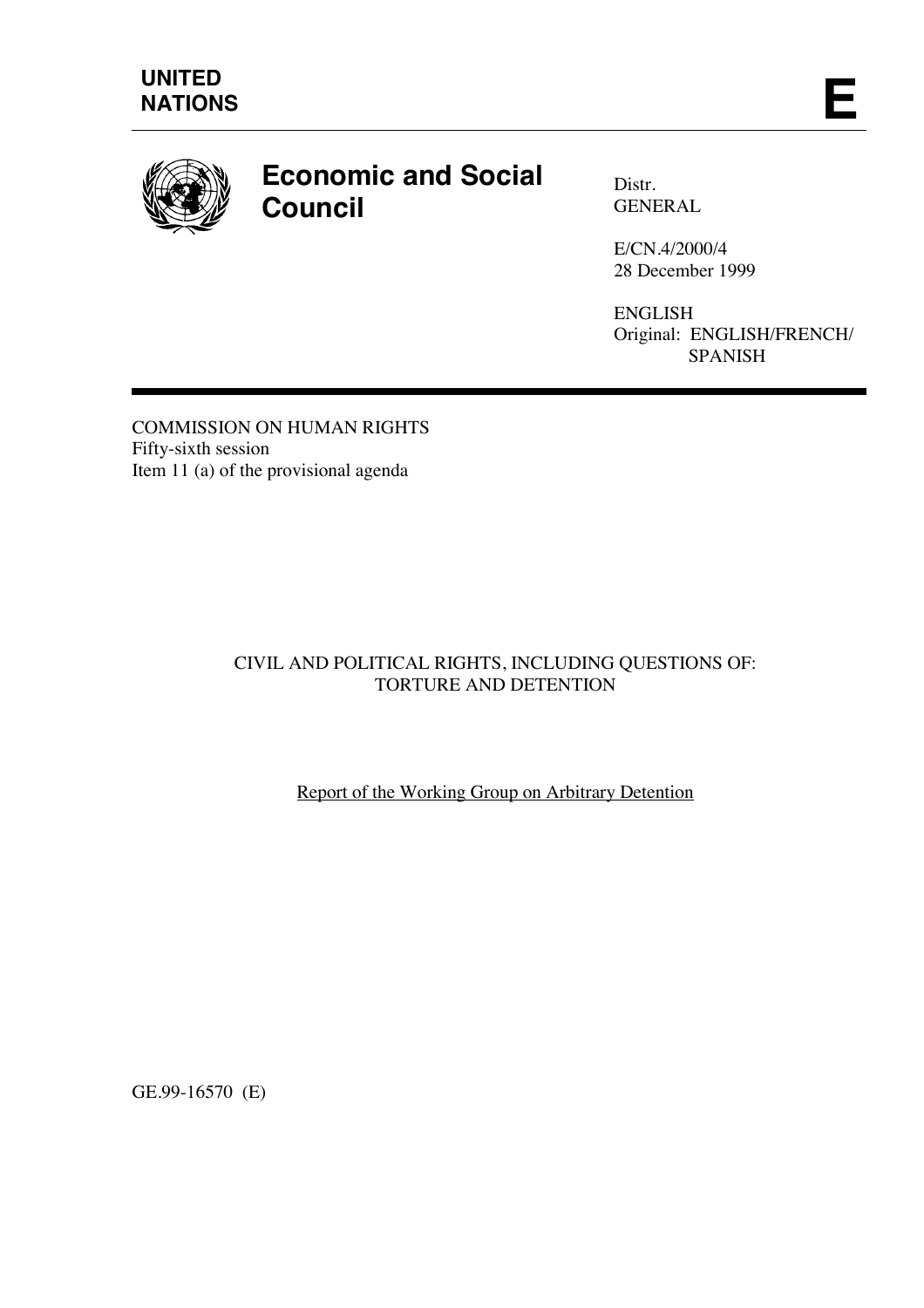# **CONTENTS**

|     |           |                                             |                                                                           | Paragraphs | <u>Page</u> |
|-----|-----------|---------------------------------------------|---------------------------------------------------------------------------|------------|-------------|
|     |           |                                             |                                                                           |            | 3           |
|     |           |                                             |                                                                           | 1          | 5           |
| I.  |           |                                             | $2 - 52$                                                                  | 5          |             |
|     | A.        | Handling of communications addressed to the |                                                                           | $2 - 37$   | 5           |
|     |           | 1.                                          | Communications transmitted to Governments                                 | $2 - 8$    | 5           |
|     |           | 2.                                          |                                                                           | $9 - 10$   | 6           |
|     |           | 3.                                          | Handling of communications concerning<br>detention at the Al-Khiam prison | $11 - 18$  |             |
|     |           | 4.                                          |                                                                           | $19 - 33$  |             |
|     |           | 5.                                          | Communications giving rise to urgent appeals                              | $34 - 37$  |             |
|     | <b>B.</b> |                                             |                                                                           | $38 - 52$  |             |
|     |           | 1.                                          | Visit conducted in 1999 and visits scheduled                              | $38 - 40$  |             |
|     |           | 2.                                          | Incident linked to previous country visit of the                          | 41         |             |
|     |           | 3.                                          | Follow-up to country visits of the                                        | $42 - 52$  |             |
| II. |           | COOPERATION WITH THE COMMISSION ON          |                                                                           | $53 - 64$  |             |
| Ш.  |           |                                             | CONCLUSIONS AND RECOMMENDATIONS                                           | $65 - 70$  |             |
|     |           |                                             | <b>Annexes</b>                                                            |            |             |
| I.  |           |                                             |                                                                           |            |             |
| П.  |           |                                             |                                                                           |            |             |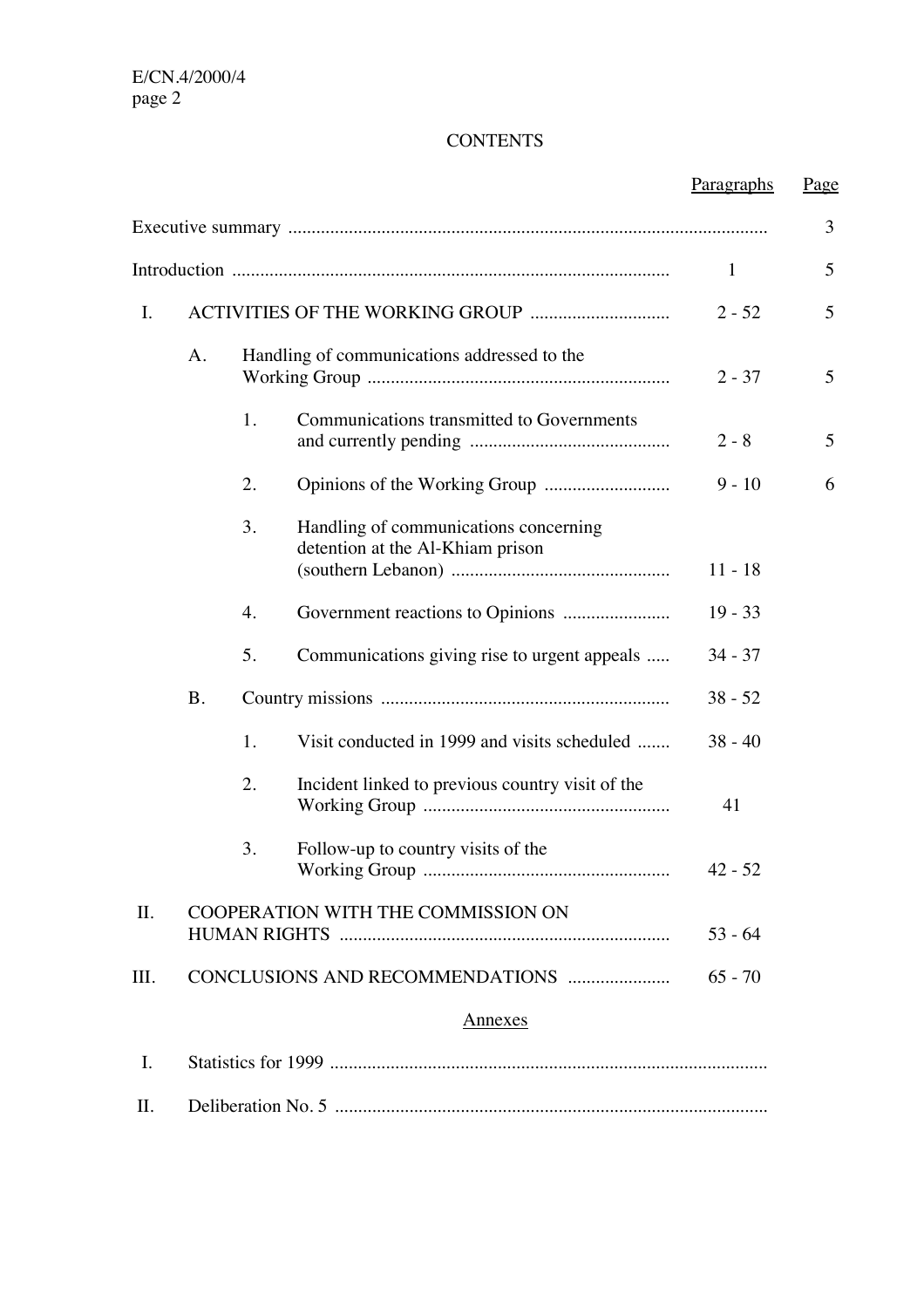#### Executive summary

The Working Group on Arbitrary Detention was established by resolution 1991/42 of the Commission on Human Rights, and entrusted with the investigation of instances of alleged arbitrary deprivation of liberty. The mandate of the Group was clarified and extended by Commission resolution 1997/50 to cover the issue of administrative custody of asylum-seekers and immigrants.

During the reporting period, the Working Group adopted 36 Opinions concerning 24 countries and 115 individuals. In 27 Opinions, it considered the deprivation of liberty to be arbitrary. In the same period, the Working Group registered and transmitted to Governments 30 communications.

Also during the reporting period, the Working Group transmitted a total of 101 urgent actions to 36 Governments and the Palestinian Authority, concerning a total of 579 individuals. Fifty-six of these urgent appeals were joint actions with other thematic or country mandates of the Commission on Human Rights. In 33 cases, the Governments concerned, or the sources of the allegations, informed the Working Group that they had taken measures to remedy the situation of the victims. During its twenty-sixth session, the Group also adopted a legal opinion in respect of the examination of communications and handling of urgent appeals concerning detention at the prison of Al-Khiam in southern Lebanon.

From 31 January to 12 February 1999, the Working Group visited Indonesia and East Timor. It held consultations with government authorities, the military, non-governmental organizations, academics and representatives of civil society in Jakarta and in East Timor; the Group was afforded unrestricted access to those detention facilities it had requested to visit. In its report on the mission, the Group recommended:

- To amnesty the political prisoners incarcerated or convicted under the old regime;
- To reinforce the independence of the police by separating it from the armed forces;
- To enhance the independence of the judiciary by placing it under the authority not of the Ministry of Justice but under that of the Supreme Court;
- To strengthen information and education efforts with a view to ensuring respect for and proper application of certain laws that provide sufficient procedural guarantees;
- To reform the Code of Criminal Procedure to include a legal obligation to present detained persons promptly and during the first days of detention to a prosecutor or a judge;
- To ensure the independence of activities of the National Commission for Human Rights;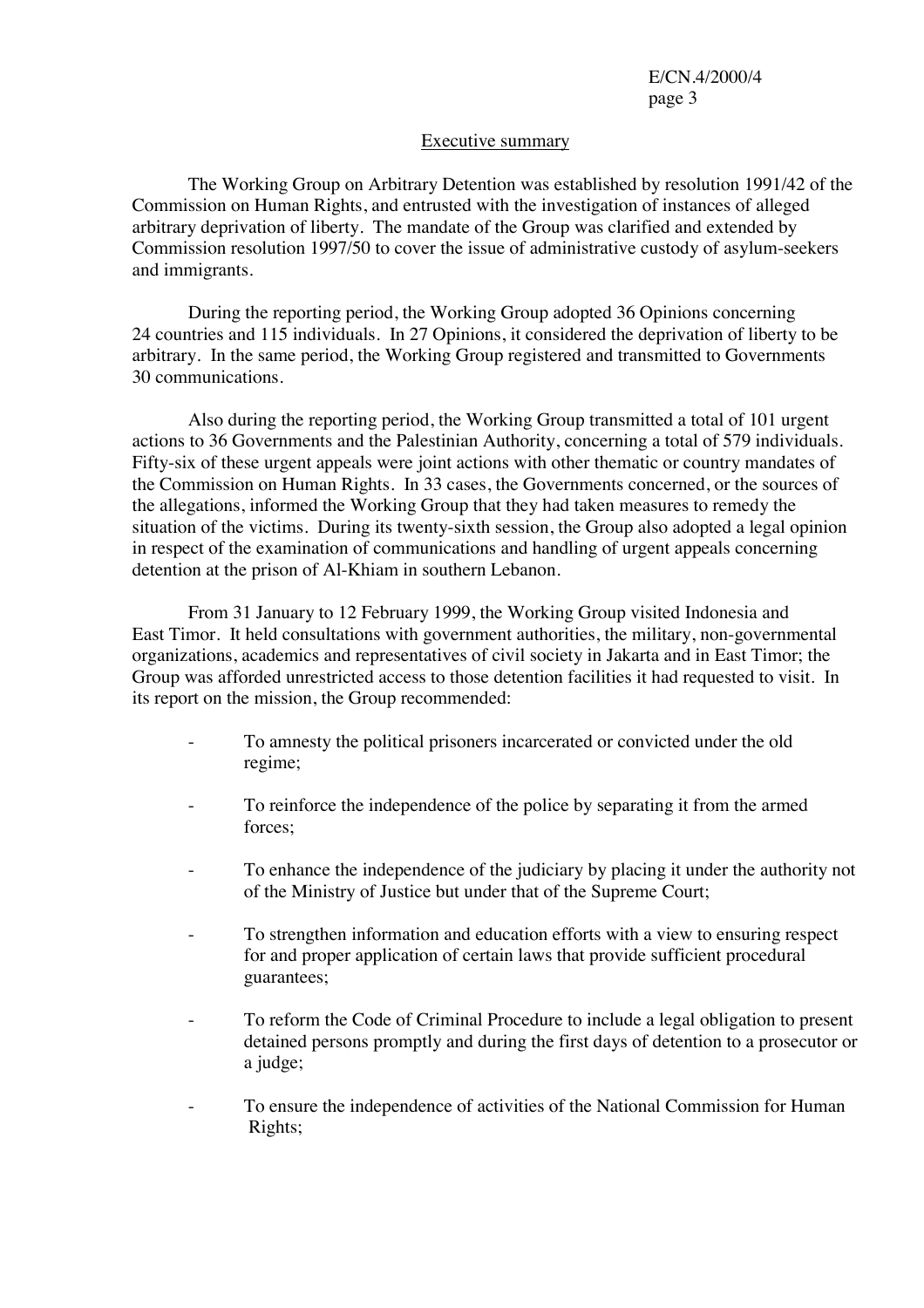- To abrogate all emergency laws and measures and replace them by a system which would apply in states of emergency and which would be compatible with article 4 of the International Covenant on Civil and Political Rights;
- To limit strictly the competence of military tribunals; and
- To adopt appropriate initiatives to institute an effective legal aid system.

The Working Group has begun to develop a follow-up procedure, designed to produce a continuous dialogue with those countries visited by the Group and in respect of which it recommended certain improvements of domestic legislation governing detention. Following its twenty-fifth session, the Governments of Viet Nam, Nepal and Bhutan were requested to provide follow-up information on the recommendations resulting from the Group's visit to those countries in 1994 and 1996. The Government of Bhutan provided the Working Group with detailed information on the measures it had taken to implement the Group's recommendations. The Governments of Nepal and Viet Nam had not yet provided the information solicited by the Group. The Group continued its dialogue with the Government of China in respect of the recommendations emanating from the Group's visit to China in October 1997.

At its twenty-sixth session, the Group adopted Deliberation No. 5 concerning the situation of immigrants and asylum-seekers. This develops the guidelines adopted by the Group in its last annual report on the situation of asylum-seekers and immigrants subjected to prolonged administrative detention.

In the conclusions and recommendations in the present annual report, the Group attaches particular importance, as it has done on previous occasions, to the following phenomena:

(a) The lack of protection for human rights defenders, who, together with journalists and politicians, are prime targets of repressive measures. The Declaration on the Right and Responsibility of Individuals, Groups and Organs of Society to Promote and Protect Universally Recognized Human Rights and Fundamental Freedoms, adopted by the General Assembly of the United Nations on 9 December 1998, should be implemented by all States so as to demonstrate a real and sincere commitment to respect for human rights. Laws contrary to this Declaration insofar as they negate its precepts, add to the risks facing human rights defenders and are not consonant with the incontrovertible fact that the Declaration was adopted by consensus;

(b) The excesses of the so-called military justice, a regular cause of arbitrary detention and impunity for human rights violations, as demonstrated by cases brought before the Working Group, have prompted the Group, in its recommendations in previous reports, to underline the need for an international conference to analyse the subject and seek to limit the actual powers of the military justice system;

(c) The abuse of states of emergency, which leads the Working Group to recommend that States should apply them with moderation and strictly in accordance with article 4 of the International Covenant on Civil and Political Rights.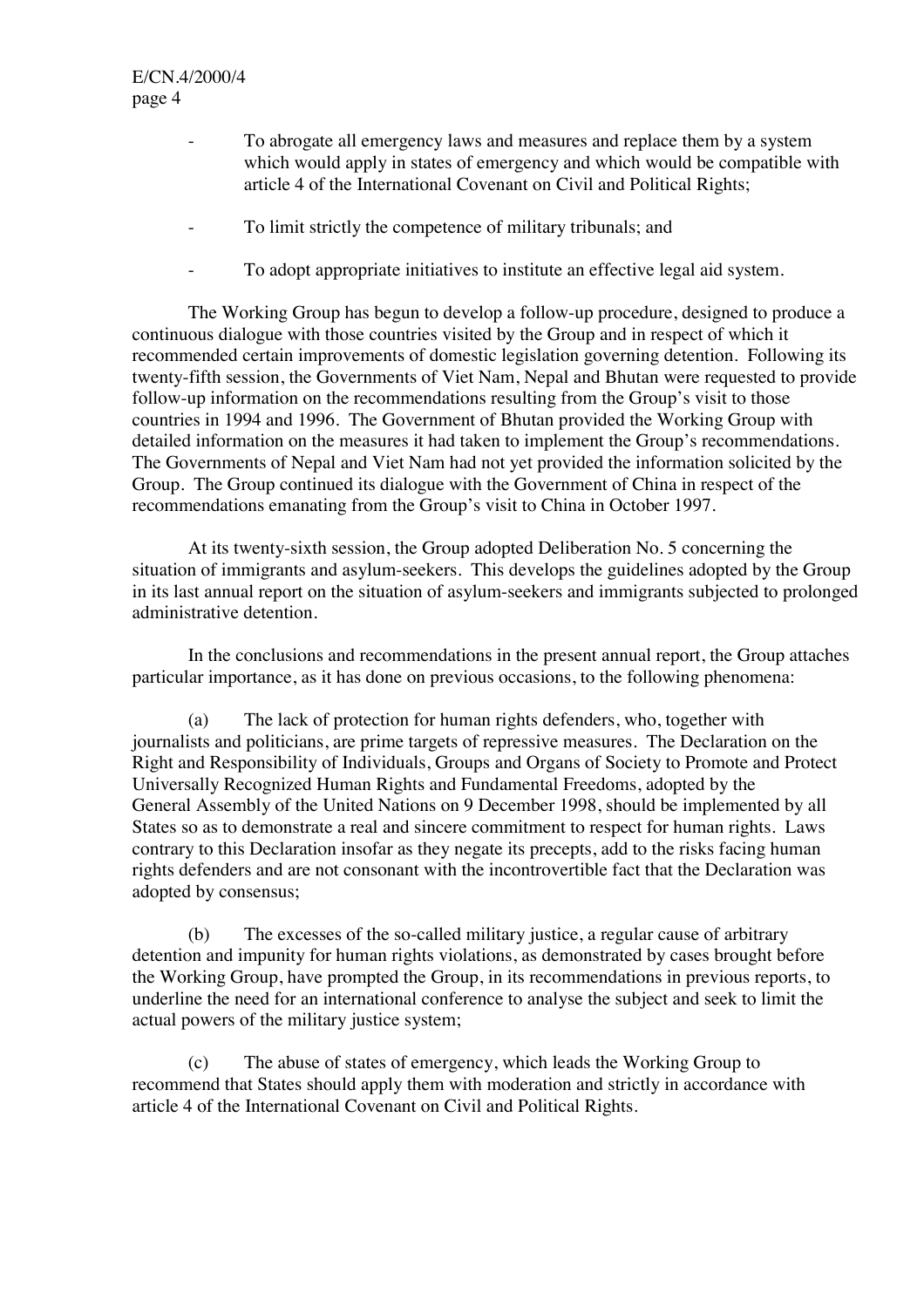#### Introduction

1. The Working Group on Arbitrary Detention was established by the Commission on Human Rights in resolution 1991/42. Commission resolution 1997/50 spells out the revised mandate of the Group, which is to investigate cases of deprivation of liberty imposed arbitrarily, provided that no final decision has been taken in such cases by local courts in conformity with domestic law, with the standards set forth in the Universal Declaration of Human Rights and with the relevant international instruments accepted by the States concerned. Under this resolution, the Group is also given the mandate to examine issues related to the administrative custody of asylum-seekers and immigrants. The Working Group is composed of the following experts: Mr. R. Garretón (Chile), Mr. L. Joinet (France), Mr. L. Kama (Senegal), Mr. K. Sibal (India) and Mr. P. Uhl (Czech Republic and Slovakia). At its eighteenth session (May 1997), the Group amended its methods of work to the effect that at the end of each mandate the Working Group shall elect a Chairman and Vice-Chairman. Pursuant to this amendment, the Group elected Mr. Sibal as Chairman-Rapporteur and Mr. Joinet as Vice-Chairman. The Group has so far submitted eight reports to the Commission, covering the period 1991-1998 (E/CN.4/1992/20, E/CN.4/1993/24, E/CN.4/1994/27, E/CN.4/1995/31 and Add.1-4, E/CN.4/1996/40 and Add.1, E/CN.4/1997/4 and Add.1-3, E/CN.4/1998/44 and Add.1-2, and E/CN.4/1999/63 and Add.1-4). The Working Group's initial three-year mandate was first extended by the Commission in 1994, and in 1997 for another three years.

## I. ACTIVITIES OF THE WORKING GROUP

2. The present report covers the period January to December 1999, during which the Working Group held its twenty-fourth, twenty-fifth and twenty-sixth sessions.

#### A. Handling of communications addressed to the Working Group

#### 1. Communications transmitted to Governments and currently pending

3. During the period under review, the Working Group transmitted 30 communications concerning 116 new cases of alleged arbitrary detention (3 women and 113 men) involving the following countries (the number of cases and individuals concerned for each country is given in parenthesis): Belarus (1 case - 1 individual); Chile (1 - 1); China (5 - 8); Colombia (1 - 4); Djibouti (1 - 1); Ethiopia (1 - 3); Haiti (2 - 18); Japan (1 - 1); Lao People's Democratic Republic (1 - 25); Nigeria (1 - 12); Pakistan (2 - 2); Peru (5 - 5); Rwanda (1 - 1); Spain (1 - 1); Sudan (1 - 26); Turkey (2 - 2); United Kingdom of Great Britain and Northern Ireland (1 - 1); United States of America (1 - 1); and Uzbekistan (1 - 3).

4. Of the 19 Governments concerned, 10 provided information on all or some of the cases transmitted to them. These were: Belarus; Djibouti; China (reply to three communications); Colombia; Nigeria; Peru (reply to three communications); Spain; Sudan; Turkey (reply to one communication); United Kingdom.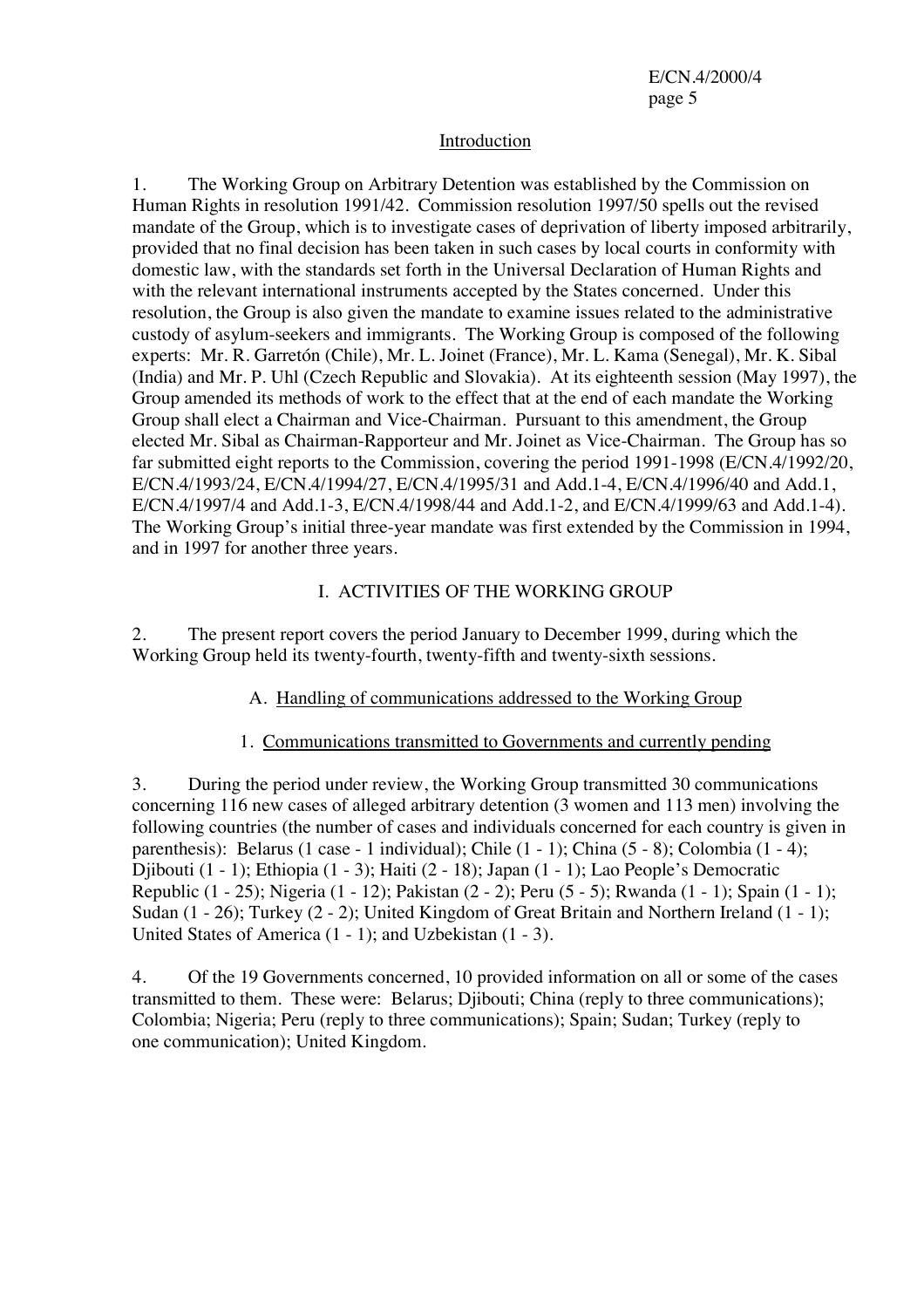5. Apart from the above-mentioned replies, certain Governments (Cameroon (No. 31/1998); Ethiopia (No. 18/1999); United Arab Emirates (No. 17/1998); Egypt (No. 10/1999 and No. 15/1999); Nigeria (No. 6/1999)) communicated information concerning cases on which the Group had already adopted Opinions (paragraphs 17-28 below).

6. The Governments of Chile, China (in respect of one case), Colombia, Ethiopia, Haiti, the Lao People's Democratic Republic, Pakistan, Peru (in respect of one case), Turkey (in respect of one case) and Uzbekistan did not provide the Working Group with any reply concerning cases submitted to them, though the 90-day deadline had expired. With regard to communications concerning China (one case), Haiti (one case), Japan, Peru (one case), Rwanda and the United States, the 90-day deadline had not yet expired when the present report was adopted.

7. A description of the cases transmitted and the contents of the Governments' replies will be found in the relevant Opinions adopted by the Working Group (E/CN.4/2000/4/Add.1).

8. Concerning the sources which reported alleged cases of arbitrary detention to the Working Group of the 30 individual cases submitted by the Working Group to Governments during the period under consideration, 13 were based on information communicated by local or regional non-governmental organizations, 11 on information provided by international non-governmental organizations enjoying consultative status with the Economic and Social Council, and 6 by private sources.

## 2. Opinions of the Working Group

9. During its three 1999 sessions, the Working Group adopted 36 Opinions concerning 115 persons in 24 countries. Some details of the Opinions adopted during those sessions appear in the table hereunder and the complete text of Opinions 1/1999 to 23/1999 are reproduced in addendum 1 to this report. The table further includes information about 13 Opinions adopted during the twenty-sixth session, details of which could not, for technical reasons, be included in an annex to this report.

10. Pursuant to its methods of work (E/CN.4/1998/44, annex I, para. 18), the Working Group, in addressing its Opinions to Governments, drew their attention to Commission resolution 1997/50 requesting them to take account of the Working Group's views and, where necessary, to take appropriate steps to remedy the situation of persons arbitrarily deprived of their liberty and to inform the Working Group of the steps they had taken. On the expiry of a three-week deadline the Opinions were transmitted to the source.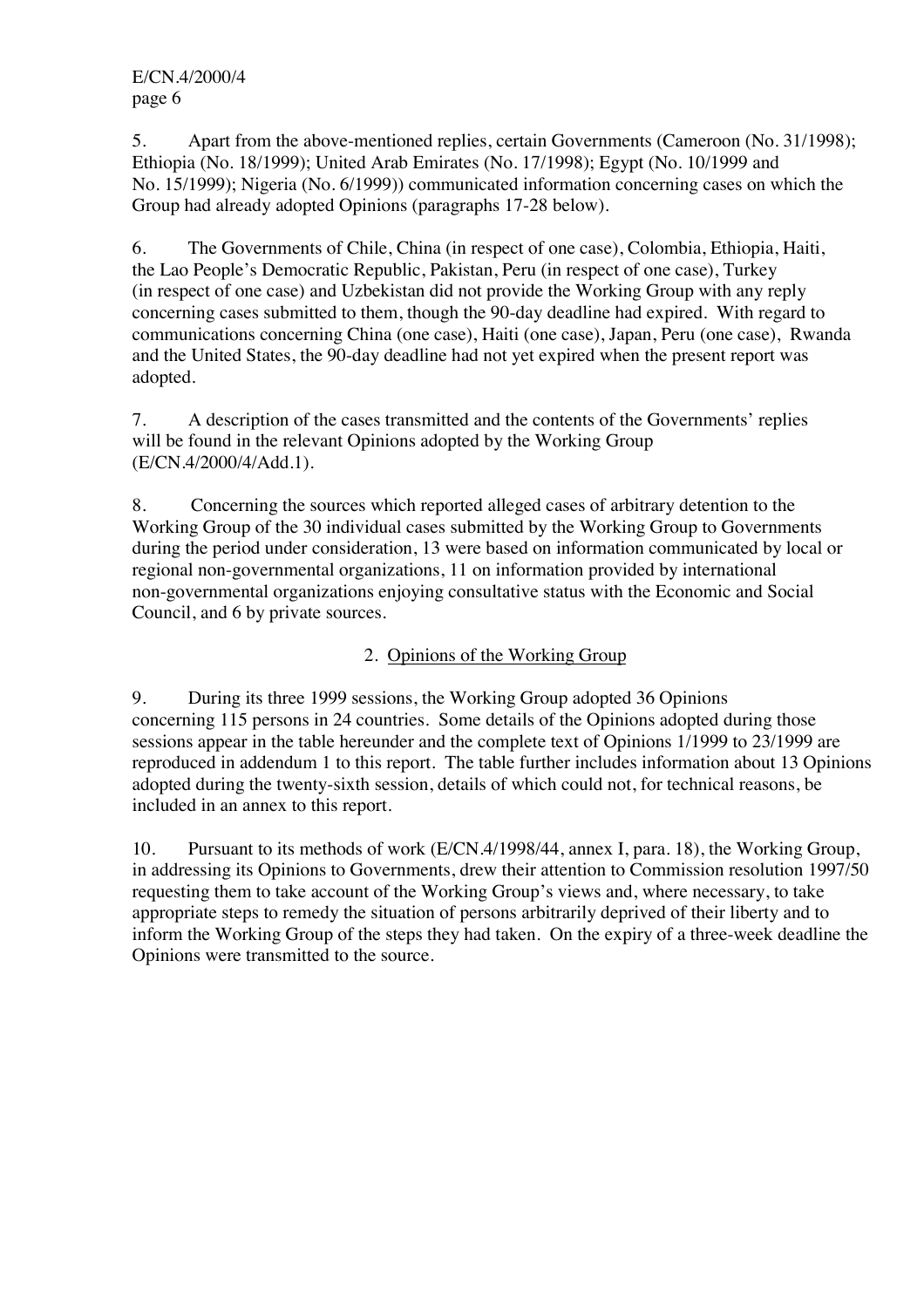Opinions adopted during the twenty-fourth, twenty-fifth and twenty-sixth sessions of the Working Group

| Opinion<br>No.  | Country               | Government's<br>reply | Person(s) concerned                                                                                                     | Opinion                                       |  |
|-----------------|-----------------------|-----------------------|-------------------------------------------------------------------------------------------------------------------------|-----------------------------------------------|--|
| China<br>1/1999 |                       | Yes                   | Xue Deyun,                                                                                                              | Detention arbitrary,                          |  |
|                 |                       |                       | Xiong Jinren                                                                                                            | category II                                   |  |
| 2/1999          | China                 | Yes                   | <b>Ngawang Choephel</b>                                                                                                 | Detention arbitrary,<br>category II           |  |
| 3/1999          | Myanmar               | N <sub>o</sub>        | U Tun Win and<br>13 others <sup>*</sup>                                                                                 | Detention arbitrary,<br>category II           |  |
| 4/1999          | <b>Israel</b>         | No                    | <b>Bilal Dakrub</b>                                                                                                     | Detention arbitrary,<br>categories III and I  |  |
| 5/1999          | Tunisia               | Yes                   | Khemais Ksila                                                                                                           | Detention arbitrary,<br>category II           |  |
| 6/1999          | Nigeria               | No                    | Niran Malaolu                                                                                                           | Detention arbitrary,<br>category II           |  |
| 7/1999          | India                 | Yes                   | Aleksander Klishin,<br>Oleg Gaidash,<br>Igor Moscvitin,<br>Igor Timmerman and<br>Yevgeny Antimenko                      | Detention not<br>arbitrary                    |  |
| 8/1999          | Chad                  | No                    | Ngarléjy Gorongar                                                                                                       | Victim released,<br>case filed                |  |
| 9/1999          | Russian<br>Federation | N <sub>o</sub>        | Grigorii Pasko                                                                                                          | Detention arbitrary,<br>categories II and III |  |
| 10/1999         | Egypt                 | Yes                   | Neseem Abdel Malek                                                                                                      | Detention arbitrary,<br>category III          |  |
| 11/1999         | Indonesia             | No                    | Carel Tahiya,<br>Neuhustan Parinussa,<br>Louis Werinussa,<br>John Rea,<br>Poltja Anakota,<br>Dominggus<br>Pattiwaelapia | Detention arbitrary,<br>category II           |  |
| 12/1999         | Indonesia             | Yes                   | Xanana Gusmao                                                                                                           | Detention arbitrary,<br>category III          |  |
| 13/1999         | Viet Nam              | No                    | Tran van Luong                                                                                                          | Detention arbitrary,<br>category II           |  |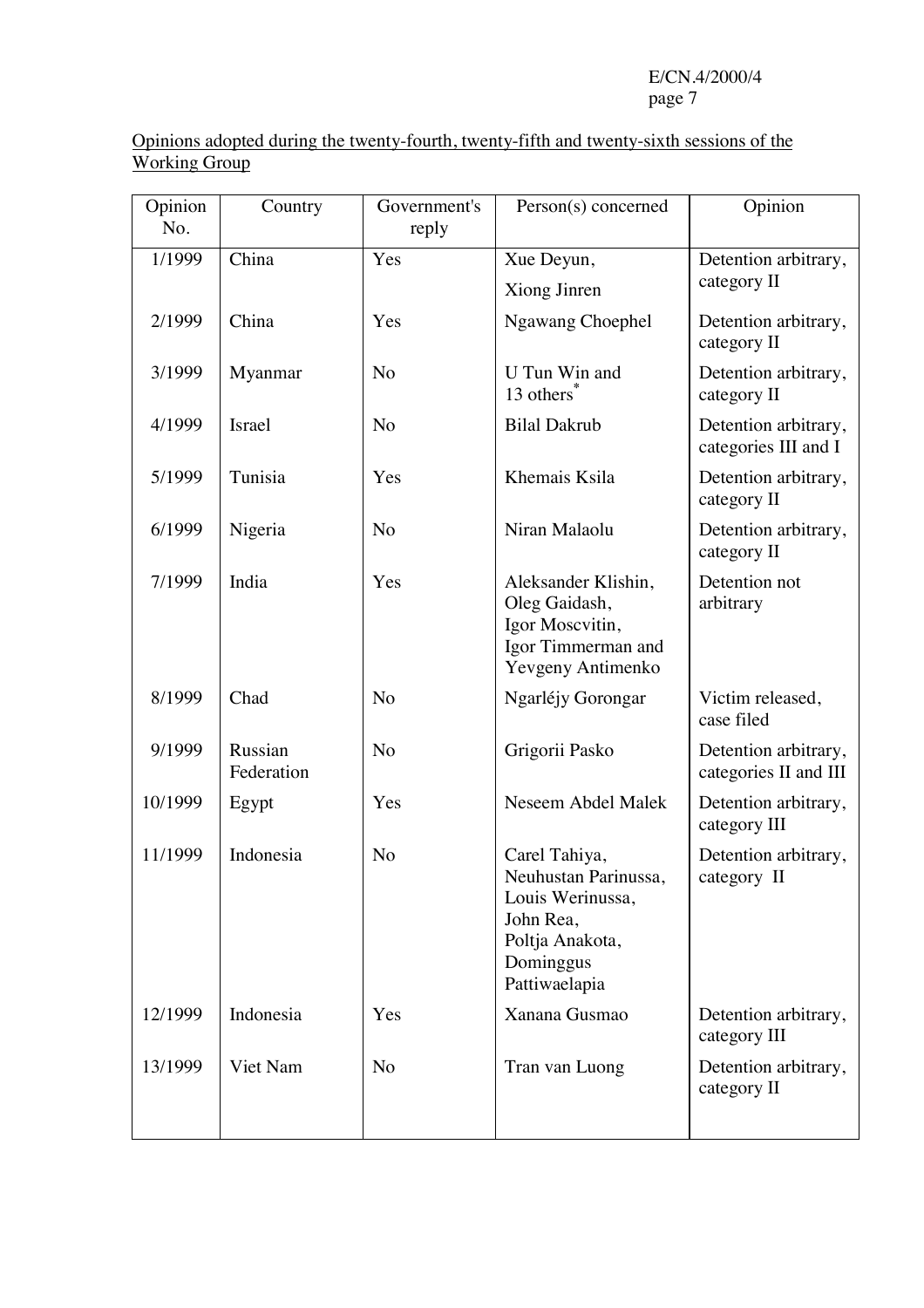| Opinion<br>No. | Country              | Government's<br>reply | Person(s) concerned                                                 | Opinion                                                  |
|----------------|----------------------|-----------------------|---------------------------------------------------------------------|----------------------------------------------------------|
| 14/1999        | Palestine            | N <sub>o</sub>        | <b>Youssef and Ashaher</b><br>al-Rai                                | Detention arbitrary,<br>category III                     |
| 15/1999        | Egypt                | N <sub>o</sub>        | M. Mubarak Ahmed                                                    | Detention arbitrary,<br>category III                     |
| 16/1999        | China                | Yes                   | Liu Nianchun                                                        | Victim allowed to<br>emigrate, case filed                |
| 17/1999        | China                | Yes                   | Liu Xiaobo                                                          | Detention arbitrary,<br>category II                      |
| 18/1999        | Ethiopia             | N <sub>o</sub>        | Moti Biyya,<br>Garuma Bekele,<br><b>Tesfaye Deressa</b>             | Detention arbitrary,<br>category II                      |
| 19/1999        | China                | Yes                   | Li Hai                                                              | Detention arbitrary,<br>category II                      |
| 20/1999        | Algeria              | Yes                   | Rashid Mesli                                                        | Case kept pending,<br>request for further<br>information |
| 21/1999        | China                | Yes                   | Wang Youcai                                                         | Detention arbitrary,<br>category II                      |
| 22/1999        | Djibouti             | Yes                   | Mohamed Aref                                                        | Victim released,<br>case filed                           |
| 23/1999        | Equatorial<br>Guinea | No                    | José Oló Oboño                                                      | Detention arbitrary,<br>category III                     |
| 24/1999        | Haiti                | N <sub>o</sub>        | Frantz Henry Jean<br>Louis and<br>Thomas Asabath                    | Detention arbitrary,<br>categories I and III             |
| 25/1999        | Colombia             | N <sub>o</sub>        | Olga Rodas,<br>Claudia Tamayo,<br>Jorge Salazar and<br>Jairo Bedoya | Case filed, victims<br>released                          |
| 26/1999        | Spain                | Yes                   | Mikel Egibar<br>Mitxelena                                           | Detention not<br>arbitrary                               |
| 27/1999        | Uzbekistan           | N <sub>o</sub>        | O. Nazarov,<br>A. Salomov,<br>A. Nasiriddinov                       | Detention arbitrary,<br>category III                     |
| 28/1999        | United<br>Kingdom    | Yes                   | W. Agyegyam                                                         | Detention not<br>arbitrary                               |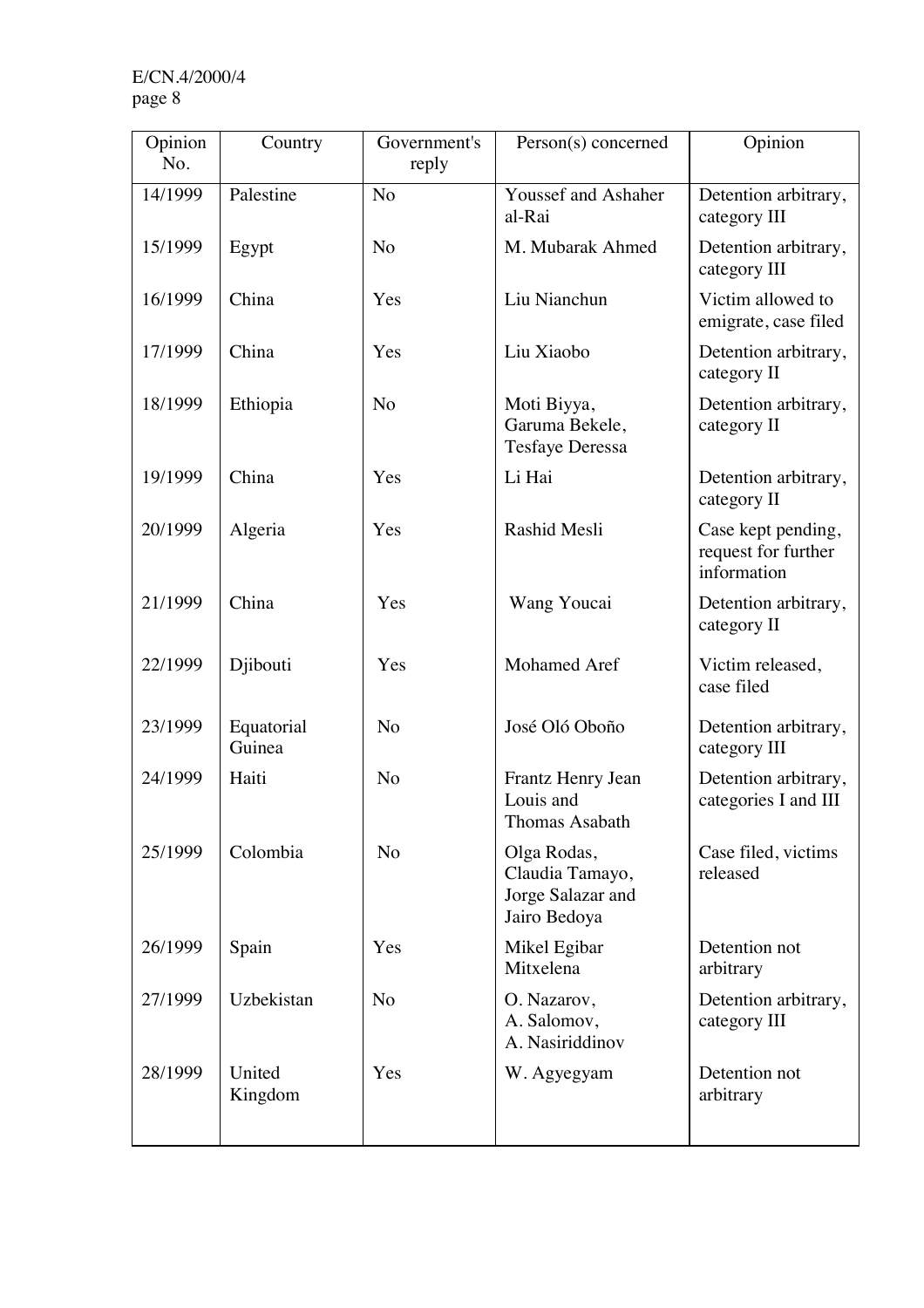| Opinion<br>No. | Country              | Government's<br>reply                 | Person(s) concerned                                      | Opinion                                       |
|----------------|----------------------|---------------------------------------|----------------------------------------------------------|-----------------------------------------------|
| 29/1999        | Sudan                | Yes (to<br>previous<br>urgent action) | Hilary Boma,<br>Lino Sebit and<br>24 others <sup>3</sup> | Detention arbitrary,<br>categories II and III |
| 30/1999        | Nigeria              | N <sub>o</sub>                        | Volodymyr Timchenko<br>and 22 others <sup>*</sup>        | Detention arbitrary,<br>categories I and III  |
| 31/1999        | <b>United States</b> | Yes                                   | Severino Puentes Sosa                                    | Detention not<br>arbitrary                    |
| 32/1999        | <b>United States</b> | Yes                                   | <b>Mohamed Bousloub</b>                                  | Detention arbitrary,<br>category III          |
| 33/1999        | <b>United States</b> | Yes                                   | César Manuel Guzman                                      | Detention arbitrary,<br>category III          |
| 34/1999        | <b>United States</b> | Yes                                   | Israel Sacerio Pérez                                     | Detention arbitrary,<br>category III          |
| 35/1999        | Turkey               | Yes                                   | Abdullah Ocalan                                          | Detention arbitrary,<br>category III          |
| 36/1999        | Turkey               | Yes                                   | Osman Murat Ülke                                         | Detention arbitrary,<br>category III          |

**\*** The complete list of the persons concerned is available for consultation with the secretariat of the Working Group.

Note: Opinions 24/1999 to 36/1999, adopted during the twenty-sixth session, could not be reproduced in an annex to this report; they will be reproduced in an annex to the next annual report.

#### 3. Handling of communications concerning detention at the Al-Khiam prison (southern Lebanon)

11. The Working Group has already given its views on the arbitrary nature (category III - Opinion No. 9/1998) of the deprivation of liberty of persons held at Al-Khiam. The question of whether this situation should be attributed to the Government of Lebanon, to the Government of Israel or to the South Lebanon Army (SLA) must be decided, however, for the Group to be able to deal effectively with the communications and urgent appeals before it. In the light of the documents and replies from Governments addressed to the Group on this matter, the respective positions may be summarized as follows:

(a) Lebanon: the Government of Lebanon, for its part, and especially insofar as the Al-Khiam prison is concerned, feels that it cannot be held accountable since it is incontrovertibly not able to exercise any control over this institution;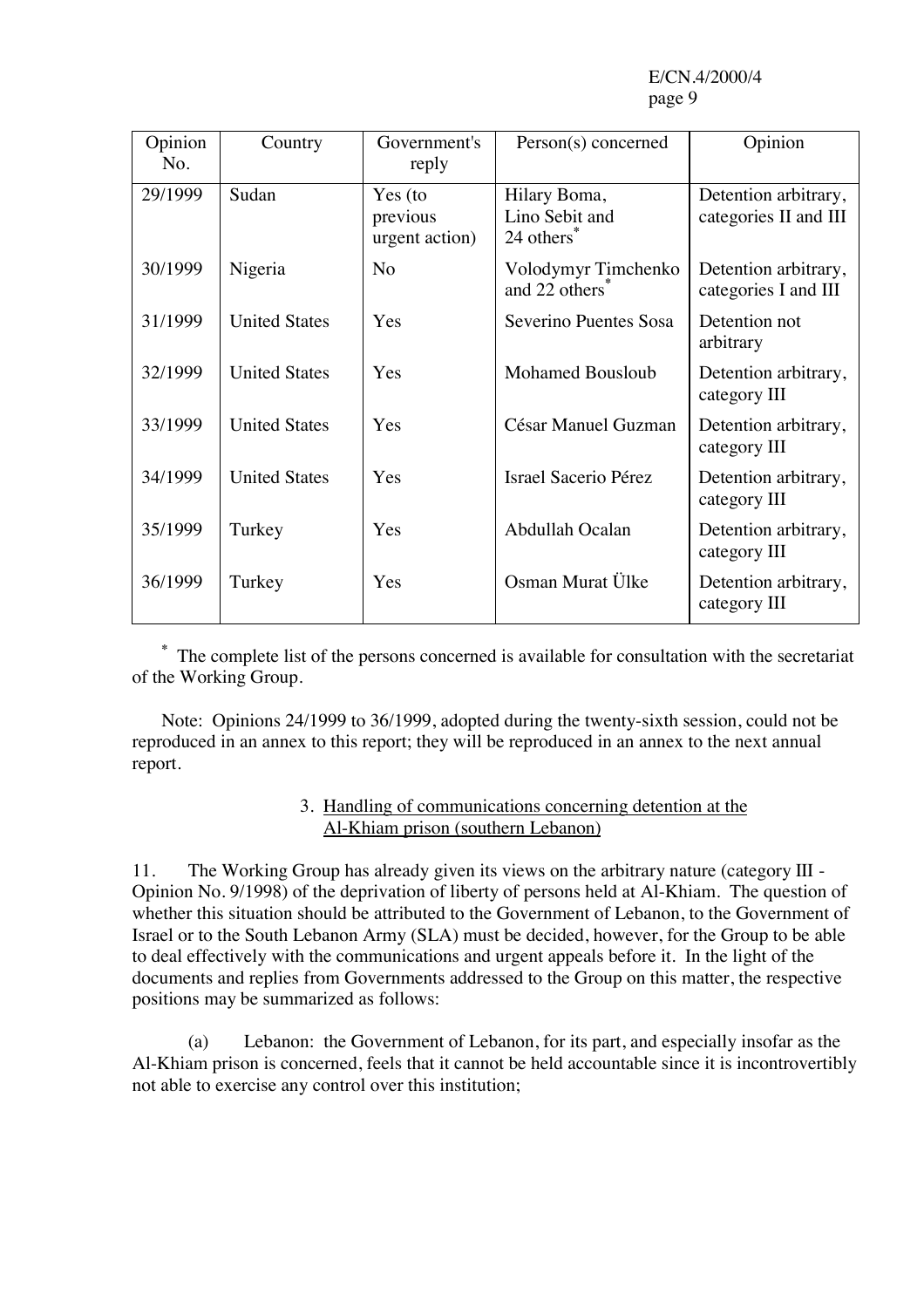(b) Israel: in its replies, the Government does not contest the existence of the Al-Khiam detention centre - which it describes as a "prison" - but has declined all responsibility on many occasions in these terms: "Khiam has always been and remains solely under the control of the South Lebanon Army (SLA). All inquiries regarding Khiam should therefore be addressed to them." Recently, when replying to an urgent appeal, the Government maintained its position and added that the Working Group should henceforth refer directly to General Lahad, the commander of the SLA, and not to the mission of Israel;

(c) SLA: as this is not a State entity, the Working Group feels that it cannot be regarded as a valid interlocutor, within the framework of the Group's mandate, unless it has exercised the prerogatives of a State autonomously; in view of the developments outlined below, however, this appears not to be the case.

12. It thus remains to be determined whether or not Israel exercises a form of authority over the territory including the Al-Khiam detention centre that would entitle the Group to address the said communications and urgent appeals to the Government of Israel. It should be recalled that the part of Lebanese territory concerned, which is said to be an "occupied zone", was unilaterally defined by Israel as a "security zone" on its northern border after the war of 1982. The question is whether the Israeli Defense Forces (IDF) are still exercising permanent control over this zone, thereby making it possible for the SLA to be considered as acting on behalf of the IDF, and therefore of Israel, which would then bear responsibility in respect of Al-Khiam.

13. In reaching an opinion, the Group referred to the following documents:

(a) The Hague Convention concerning Laws and Customs of War on Land, of 18 October 1907, and more specifically the Regulations annexed to that Convention;

(b) The relevant provisions of the Fourth Geneva Convention relative to the Protection of Civilian Persons in Time of War, of 12 August 1949;

(c) The judgement of the International Court of Justice in the Nicaragua case and the recent sentencing judgement of the Appeals Chamber of the International Criminal Tribunal for the Former Yugoslavia (Prosecutor v. Dusko Tadic case).

As well as an affidavit from Brigadier-General Dan Halutz, former chief of IDF operations and responsible, in that capacity, for the activities pursued in the southern Lebanon security zone. This document is all the more important because it expressly indicates that the statement was made "on behalf of and with the consent of the respondent Minister of Defense" (affidavit, para. 1).

14. In the light of these texts, the Working Group examined the applicable criteria, under present international law, whereby a State may be held to be legally imputable for acts committed by individuals or groups of individuals who, while not officials of the State, are de facto acting on its behalf. Far from being rigid, these criteria are evolving, as attested since the beginning of the century by the following four decisive dates: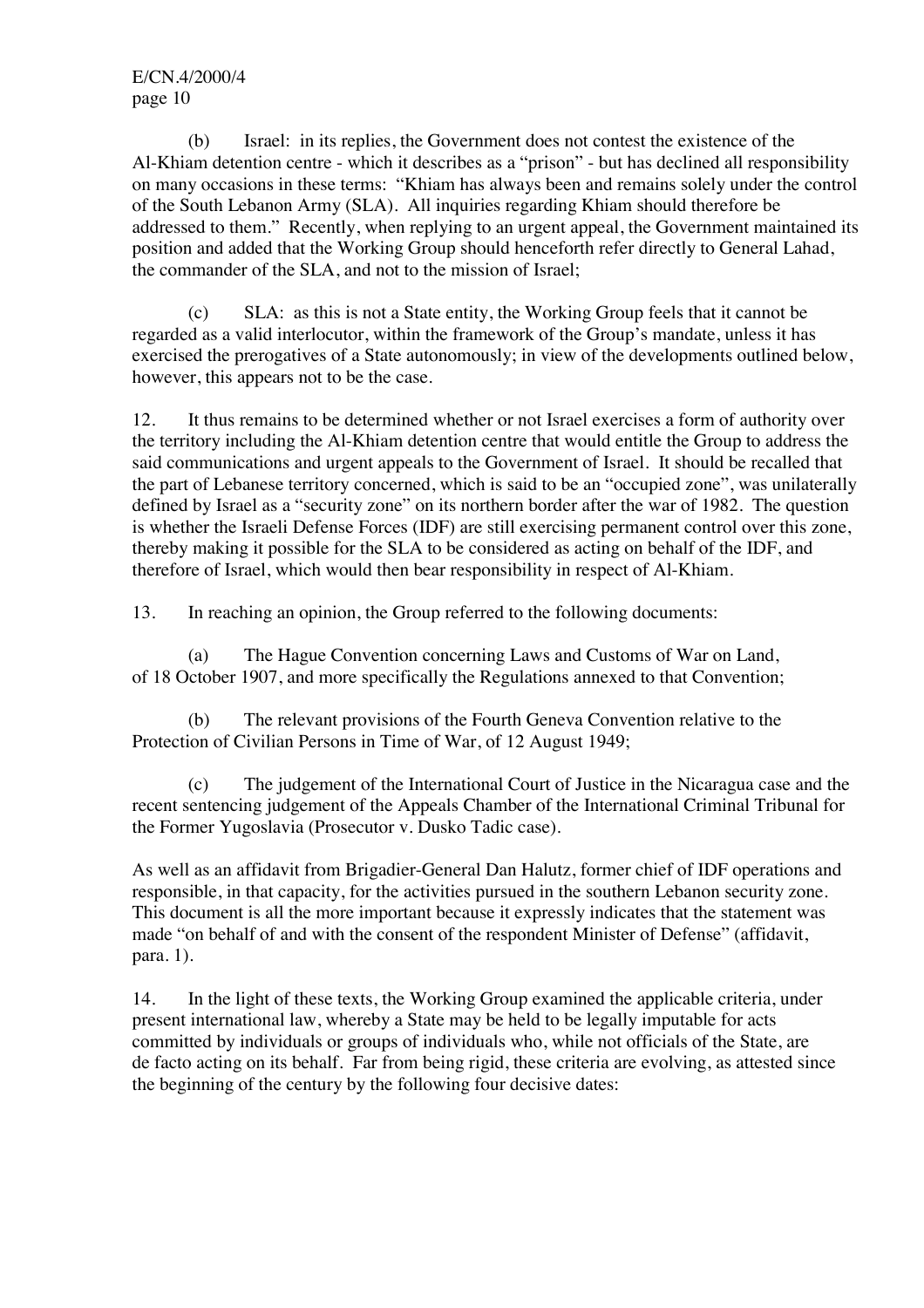#### (a) First stage

1907: adoption on 1 October of The Hague Convention and the Regulations annexed thereto, whose scope is limited on account of being circumscribed, at the time, to the front zone (J.P. Pictet, Commentary IV to the Geneva Convention, ed. ICRC, 1956, p. 7). Nevertheless, the following criteria had already been adopted. According to article 42 of the Regulations:

"Territory is considered occupied when it is actually placed under the authority of the hostile army";

"The occupation extends only to the territory where such authority has been established and can be exercised";

It therefore follows that the occupation is assimilated to a de facto situation, since the Regulations cite the hypothetical situation in which a hostile army occupies a foreign territory and can exercise the authority it has established therein.

The Government does not deny that The Hague Convention and Regulations are directly applicable under Israeli law (affidavit, para. 14), but it believes that one of the essential conditions has not been fulfilled, since no Israeli authority has been or is being established in the zone. Is this restrictive interpretation still appropriate given the developments in international law which took place with the entry into force of the "law of Geneva"?

#### (b) Second stage

1949: adoption on 12 August of the Fourth Geneva Convention relative to the Protection of Civilian Persons in Time of War, which elaborates upon and clarifies the principles set forth in 1907. According to this instrument, the status of persons deprived of liberty in conditions such as those obtaining at Al-Khiam is governed more especially by the provisions of articles 78 to 135, which limit the right of the occupying Power to take preventive security measures, in the form of detention, against protected persons not being prosecuted in the courts, and which define in detail the conditions of detention. Israel, it should be noted, is a party to the Fourth Geneva **Convention** 

## (c) Third stage

1987: judgement of the International Court of Justice in the Nicaragua case: the issue was whether a foreign State, in this case the United States (on the grounds that it had been financing, organizing, equipping, training and helping to plan the operations of military or paramilitary groups called "Contras"), was responsible for acts contrary to human rights and humanitarian law committed by the "Contras". The Court refused to take the view that responsibility was necessarily to be imputed to the United States for all the acts committed by the "Contras", but found that it was responsible for its own conduct in relation to those acts (financing, control, guidance, etc.).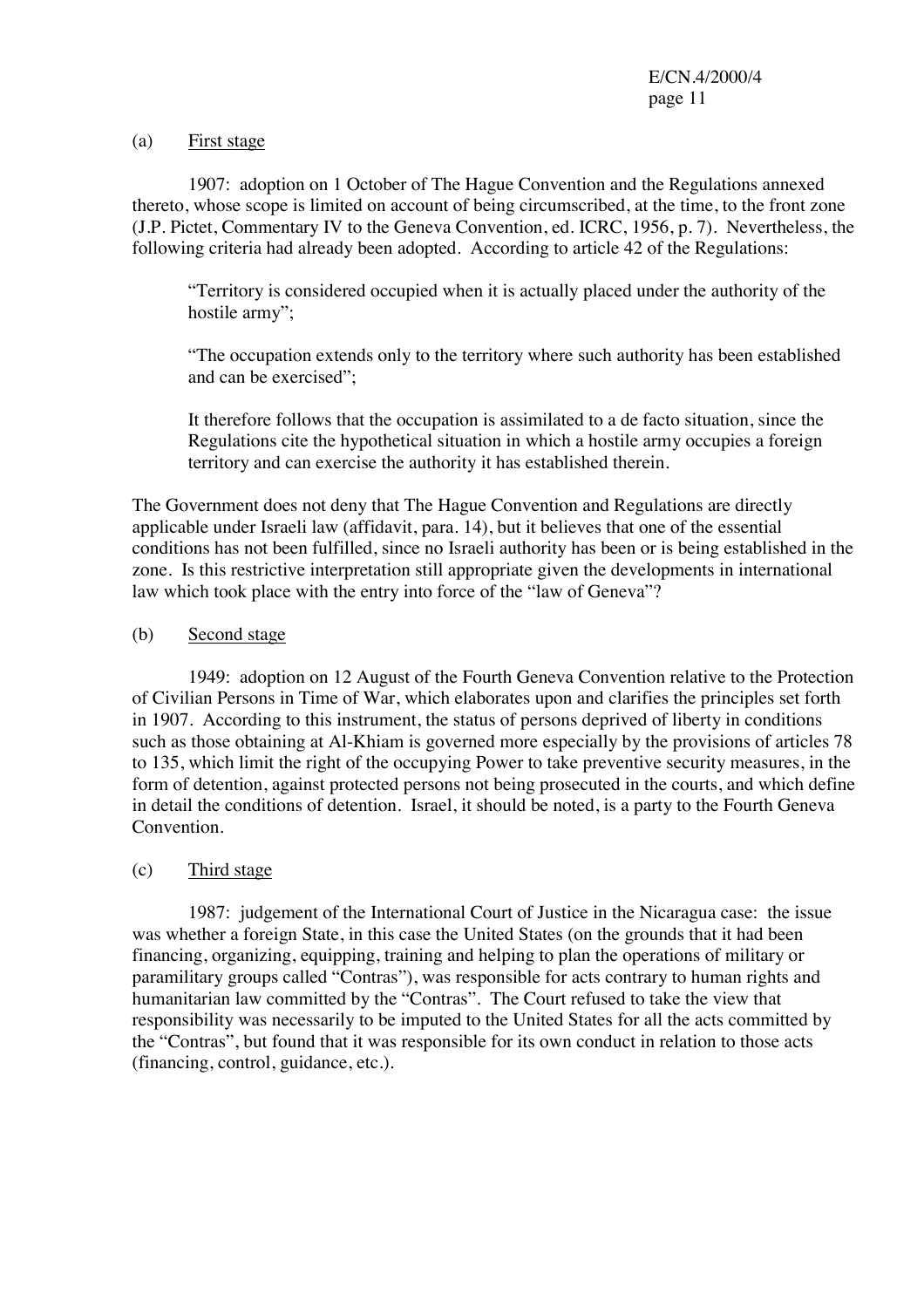#### (d) Fourth stage

July 1999: judgement of the Appeals Chamber of the International Criminal Tribunal for the Former Yugoslavia. The issue was whether, for purposes of characterizing the conflict as being of an international or a non-international nature, the Bosnian Serb Forces had been dependent upon and under the control of the Army of the Federal Republic of Yugoslavia. The Tribunal, moving further in the direction taken since 1907, relaxed the requirement that specific instructions must be given, considering that it was enough to show "that this Army (FRY) exercised overall control over the Bosnian Serb Forces [...]. Such control manifested itself not only in financial, logistical and other assistance and support, but also, and more importantly, in terms of participation in the general direction, coordination and supervision of the activities and operations of the [Bosnian Serb Forces]."

15. These, finally, are the criteria endorsed by international law in the matter. Does the status of Al-Khiam fall within these criteria? In other words, while it is not and cannot be denied that the Al-Khiam centre is administered by the SLA (affidavit, para. 48), it must nevertheless be decided, in the light of the above criteria, whether the SLA, as administrator, is acting on behalf of the IDF and hence of Israel.

16. The Government's argument rests on a restrictive interpretation of article 42 of the 1907 Convention: in the terms of this article, according to the Government, a territory is considered to be under belligerent occupation when it is actually under military authority. Two conditions must be fulfilled: first, that the authority of a military government has been established (affidavit, para. 15-a) and, second, that the said authority can be implemented (affidavit, para. 15-b). These two requirements mean that the territory must be "practically subject to the absolute control of the foreign army" (affidavit, para. 15 fine). The Government contends that while this was indeed the case between 1982 and 1985 during the war in Lebanon, it is no longer so today. In 1985, the Government decided to withdraw its troops gradually and redeploy the IDF to the north, along the Israeli-Lebanese border (affidavit, paras. 17-18). Accordingly, the nature of Israel's presence in the zone is "completely different [from that] maintained up to 1995 in Judea, Samaria or Gaza, … as part of implementing effective control of the territory" (affidavit, para. 23).

17. The question to be asked now is whether, in view of the information that has just been analysed, the criteria endorsed by international law at its most recent stage of development are applicable here. This appears to be the case, in the light of the following information extracted from the above-mentioned affidavit:

(a) Financial assistance: "The State of Israel assists the SLA, among other ways, through financing weapons and maintenance" (affidavit, para. 40). "It was decided to cease the direct payment of salaries to members of the SLA who serve in Al-Khiam, and that will be done starting from the next salary" (affidavit, para. 54);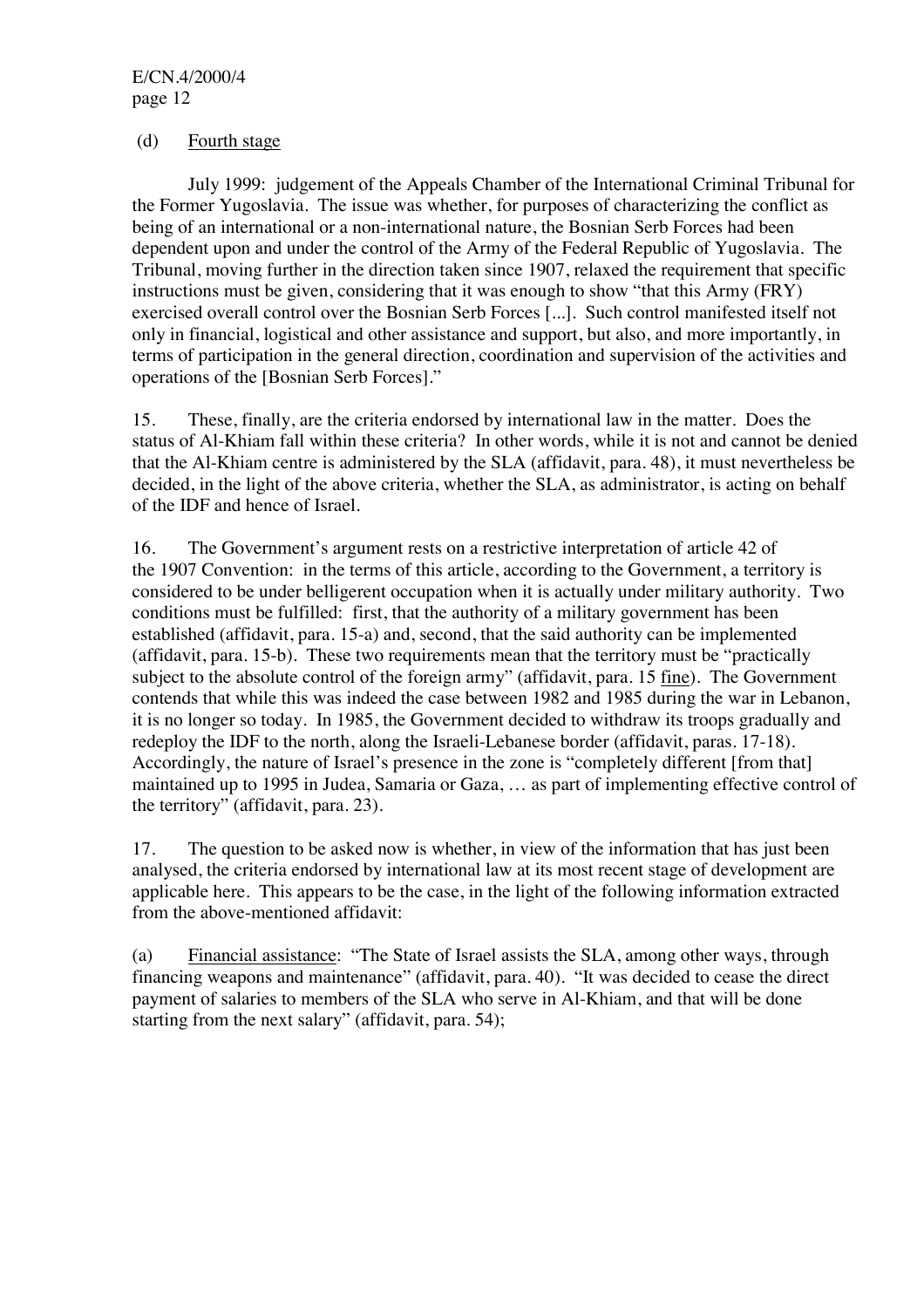## (b) Logistical assistance:

- About the by-pass roads that the IDF built: "They were built [...] to enable military forces to move without entering [villages] due to the danger that is inherent in driving within the villages" (affidavit, para. 27);
- "In addition, certain detainees under interrogation are examined by means of polygraphs by the Israeli side in the framework of the security cooperation between the parties" (affidavit, para. 52);

#### (c) Other assistance and support:

- Training: "Sometimes, Israel carries out professional training for SLA soldiers, such as in the field of navigation" (affidavit, para. 40);

(d) Cooperation: "In the framework of the cooperation between the State of Israel and the SLA [...], at Israel's request, [SLA] stopped the Red Cross visits and family visits at the facility during the period in which Hizbollah held the body of Itamar lliya (RIP)" (affidavit, para. 45).

- "The release of detainees from the facility was done in the framework of cooperation between the parties" (affidavit, para. 49);
- "There is a connection between the general security service [GSS Shin Bet] and the SLA as far is concerned the gathering of intelligence and interrogations [...]; however, they do not participate in the frontal interrogation of detainees" (affidavit, para. 51);
- "GSS personnel hold meetings several times annually with SLA interrogators at the Al-Khiam prison (three visits in the last six months)" (affidavit, para. 51);
- "Information from the interrogations at Al-Khiam is transferred by the SLA to Israeli security forces" (affidavit, para. 52);
- (e) Coordination:
	- "The IDF and the SLA coordinate their routine activity in the security zone [...], each of which has a separate command headquarter" (affidavit, para. 41);
	- "No one contests that the IDF and the SLA coordinate their military activity, since both forces are fighting the same enemy, and that the IDF has influence over SLA; however, the SLA also has its own judgement concerning its military activities" (affidavit, para. 28);
	- Military presence: "The IDF maintains a permanent presence in a very small number of military outposts in the security zone". (affidavit, para. 22).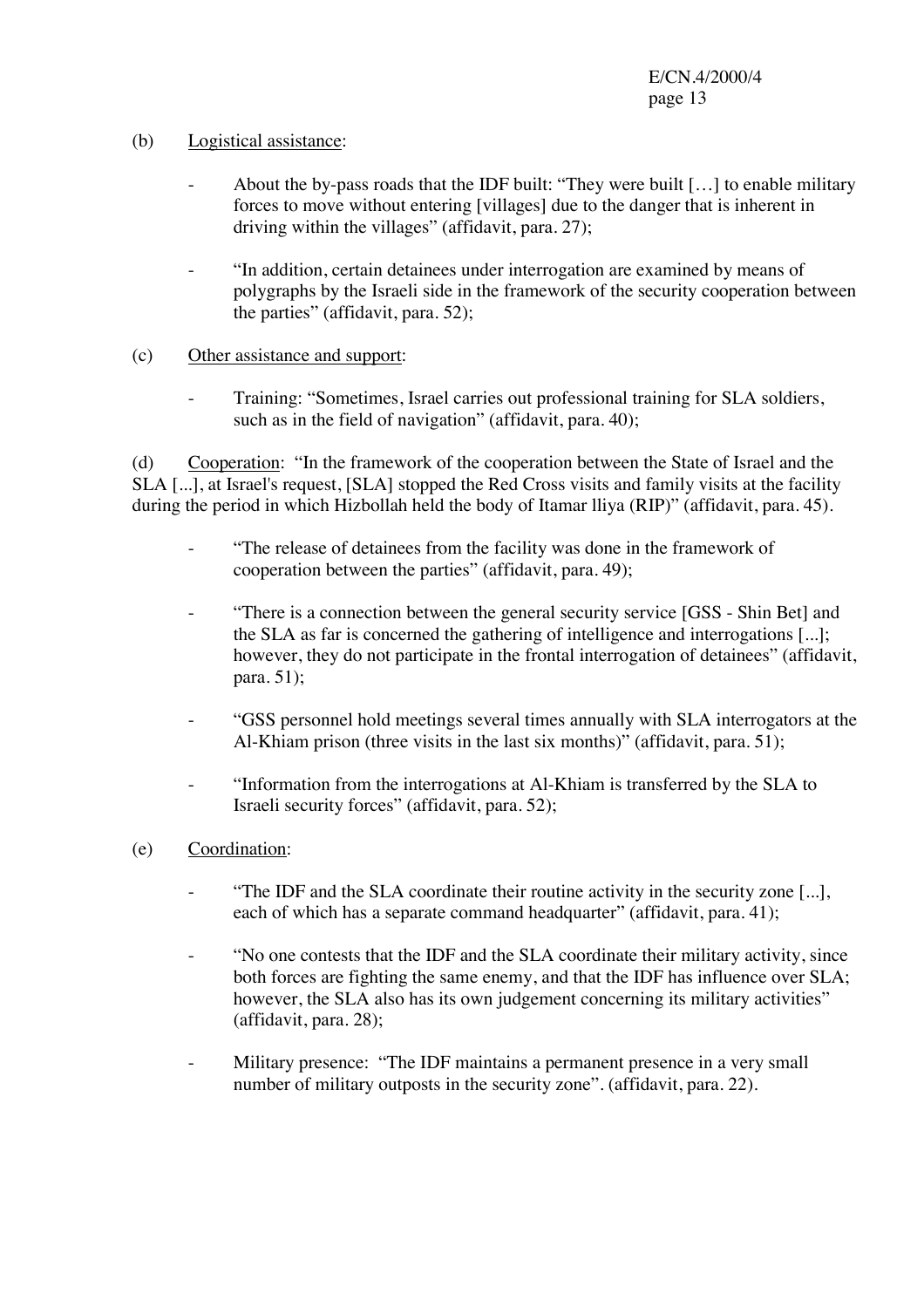18. In the light of the foregoing, the Working Group considers that it is justified in addressing the communications and urgent appeals concerning detention at Al-Khiam to the Israeli Government, inasmuch as it has been sufficiently demonstrated that the SLA is acting on behalf of the IDF.

#### 4. Government reactions to Opinions

19. The Working Group received information from several Governments following the transmittal of Opinions to them. The Governments concerned were (the Opinion to which the information refers is given in parenthesis): Cameroon (No. 31/1998); United Arab Emirates (No. 17/1998); Turkey (No. 20/1998); China (No. .30/1998); Nigeria (No. 6/1999); Egypt (No. 10/1999 and No. 15/1999); and Ethiopia (No. 18/1999).

20. The above Governments responded to, contested or challenged the conclusions reached by the Group. The Government of Cameroon affirms, in respect of Opinion No. 31/1998, that the judicial procedures against the journalist Pius Njawé observed procedural guarantees. Mr. Njawé was not convicted for having expressed an opinion, but, under article 113 of the Criminal Code, for spreading false news. Article 113 is based on the dissemination of "facts" which are uncorroborated.

21. According to the Government, Mr. Njawé violated an important duty of journalists by spreading false news. The Government invokes article 3 of the Munich Charter on the Rights and Duties of Journalists of 25 November 1971, which enjoins journalists to publish only information the origin of which is known or to accompany the publication of such information with appropriate qualifiers. By using an affirmative style and invoking reliable sources concerning information that was false, Mr. Njawé did not manifest an opinion: he simply misled his readers.

22. The Government of the United Arab Emirates challenges Opinion No. 17/1998 and reaffirms that proceedings in the case against John Atkinson were compatible with international standards:

(a) On 13 December 1998, the Dubai Criminal Court convicted the defendant on criminal charges and sentenced him to six years' imprisonment and a heavy fine. The Government notes that throughout the proceedings, Mr. Atkinson was present and represented by a lawyer of his choosing;

(b) The defendant appealed the judgement; the public prosecutor also appealed, asking for the financial award to the Government to be increased. On 28 February 1999, the Dubai Court of Appeal upheld the judgement;

(c) On 24 March 1999, the defendant further appealed to the Court of Cassation. On 1 May 1999, the Court of Cassation upheld the judgement of the Court of Appeal.

With this, the Government notes, legal remedies are exhausted.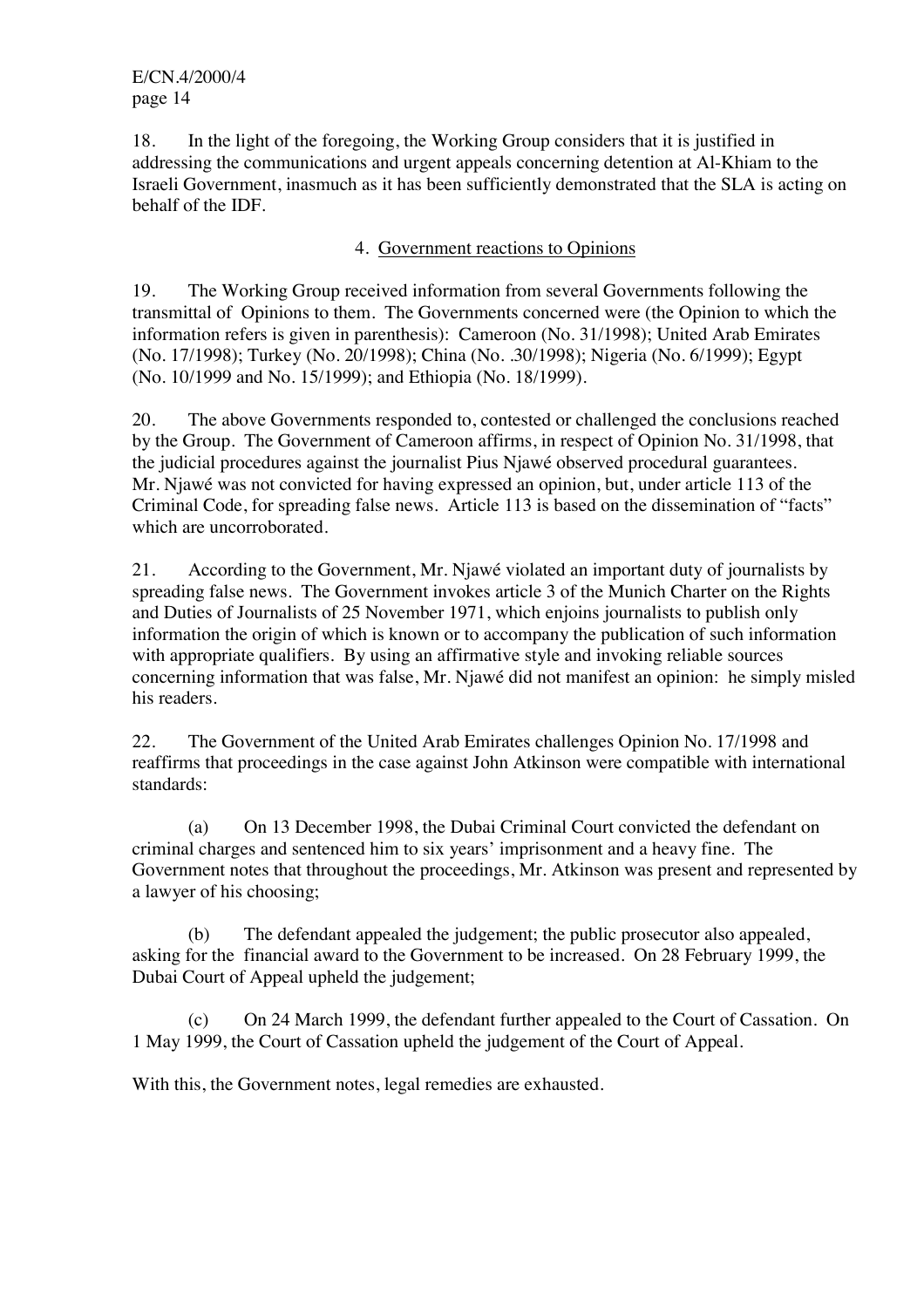23. The Government of Turkey, in reply to Opinion No. 20/1998, notes that the case of the individuals identified in the Opinion were referred back to the State Security Court in Ankara after the Court of Appeal quashed the decision of the court of first instance. In its second verdict of 9 November 1998, the State Security Court :

(a) Found three defendants guilty of membership in illegal and terrorist organizations but reduced their sentences;

(b) Sentenced five defendants for membership in illegal and terrorist organizations and for having participated in illegal activities involving the use of explosives;

(c) Found one defendant guilty of propaganda for a terrorist organization.

The Government adds that the decision of 9 November 1998 was in turn appealed, and that the case is once again before the Court of Appeal for consideration.

24. The Government of China challenges Opinion No. 30/1998 (Zhou Guoqiang). It recalls that the re-education through labour system was created in the light of the actual conditions obtaining in China. Its aim is to help offenders who are not regarded as being criminally liable to mend their ways. In this context, the National People's Assembly had approved laws with provisions governing the nature, guiding principles and aim of re-education through labour, and how to manage and educate those assigned to such re-education. Thus, re-education through labour is a rule-based system. The Government emphasizes that all authorities involved in re-education through labour decisions apply a rigorous procedure. Thus, the government in every province, autonomous region, directly administered municipality and large city has a Re-education through Labour Management Committee, composed of officials from the public security organs, the people's government and the labour department. Any individual facing re-education through labour has his case examined by the Re-education Committee closest to his place of residence. Once the Committee decides on re-education, the individual concerned and his family are notified of the reasons for the decision and the duration of the re-education assignment. The individual can appeal within 10 days of notification of the decision; under article 11 of the Administrative Appeals Act, he can appeal to the courts.

25. According to the Government, while the Chinese Constitution guarantees the right to freedom of speech, the press and assembly, Zhou Guoqiang was assigned to re-education through labour not because he held particular opinions, but because his actions disrupted social order and infringed the interests of society. The Government reiterates that the Beijing Municipal Re-education through Labour Committee's decision in the case decided by the Group "is above reproach". The Committee acted in accordance with legal procedure in considering Zhou's case. For the Government, there is no question of "arbitrary detention"; Zhou was released from re-education on 28 January 1998.

26. In its reply to the Group's Opinion No. 6/1999, the Government of Nigeria regrets that it is unable to provide timely information on the case of Niran Malaolu and notes that he "had in fact been released since 1998". His release must be seen in the context of the release of all political prisoners which began in July 1998, the repeal of many objectionable laws, and the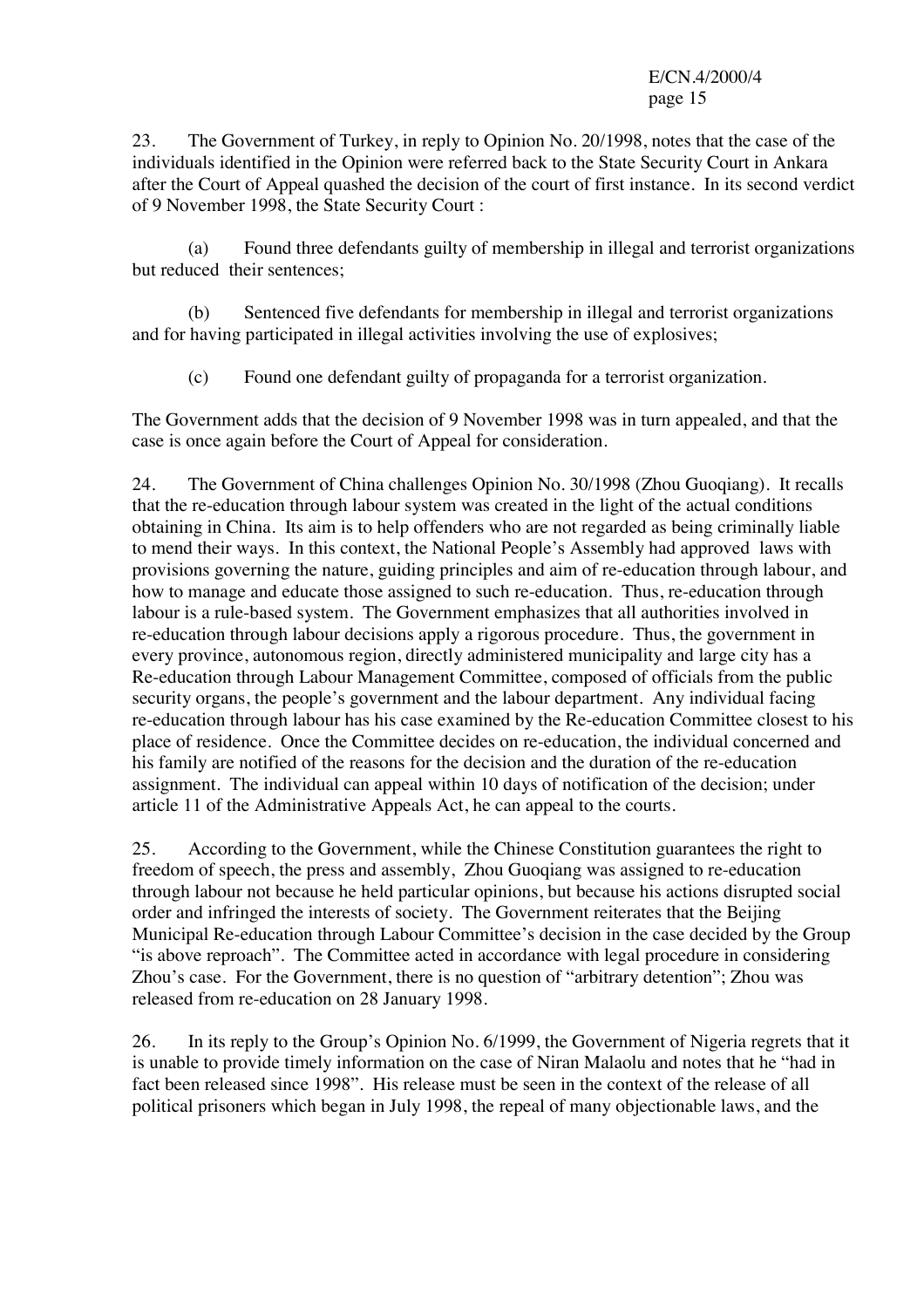eventual establishment of a democratically elected Government on 29 May 1999. The Government considers that Mr. Malaolu's release constitutes an appropriate remedy.

27. The Government of Egypt, in reaction to the Group's Opinion 10/1999 in the case of Neseem Abdel Malik, recalls that the Egyptian legal system provides for the trial of civilians before military tribunals in certain cases. As the case of the above concerned an act of terrorism, the President of the Republic referred it to a military court, under article 6 of Act No. 52 of 1966. The Department of Public (not military) Prosecutions ordered the preventive detention of the accused before the case was referred to the military court. The decision as to whether the individual concerned should be held in solitary confinement was with the authority that issued the detention order.

28. The Government rejects the allegation that Neseem Abdel Malik was not informed of charges against him, since the Department of Public Prosecutions charged him with bribery and referred him to a military court which, in accordance with the code of procedure applied by such courts, had to inform the defendant of the charges against him. The Government equally dismisses the allegation that defence counsel was not afforded access to the case file; rather, the case was pleaded by several prominent lawyers and all were provided with a copy of the file. Regarding the allegation that the legally prescribed penalty for bribery does not exceed three years, the Government recalls that article 103 of the Criminal Code prescribes hard labour for life as the penalty for bribery, although the court may exceptionally reduce the penalty to a minimum of three years. The military court considered that the defendant did not merit mitigating circumstances.

29. In reaction to the Group's Opinion No. 15/1999 (Mahmoud Mubarak Ahmad), the Government of Egypt notes that Mr. Mubarak Ahmad, a doctor in the governorate of Sohag, is a member of a terrorist organization. According to the Government, Dr. Mubarak Ahmad was previously indicted in connection with criminal case No. 1006/95/2nd precinct Sohag. According to security services sources, Dr. Mubarak Ahmad, in cooperation with others, prepared acts of violence and terrorism. He remains in detention, in accordance with the provisions of Act No. 162 of 1958 (as amended) concerning states of emergency. Dr. Mubarak Ahmad was previously detained and released on several occasions. He was first detained on 23 March 1995, and released on 14 May 1995. His most recent period of detention started on 2 July 1999 and continues. The Government submits that the detention of Dr. Mubarak Ahmad is lawful.

30. In its reply to Opinion No. 18/1999, the Government of Ethiopia notes that the trial of Mr. Bekele and Mr. Deressa is pending before the 3rd Criminal Branch of the Federal High Court, while the case against Moti Biyya is still being investigated. Charges against the defendants were laid under article 32 (1) (a) and (b) and article 252 (1) (a) (of the Criminal Code), for attempting to instigate revolt or armed rebellion against the constitutional order. The co-defendants acted to advance the objectives "of a terrorist organization called Oromo Liberation Front (OLF)" from 1992 to 1997: "[the accused] advanced the terrorist causes of the OLF as board members and shareholders of the company that published the newspaper Urji". According to the Government, they conducted a propaganda campaign by publishing the "terrorist acts and objectives" of the OLF to incite the public to participate in, and cooperate with, acts of the OLF. The Government affirms that the accused are not detained for expressing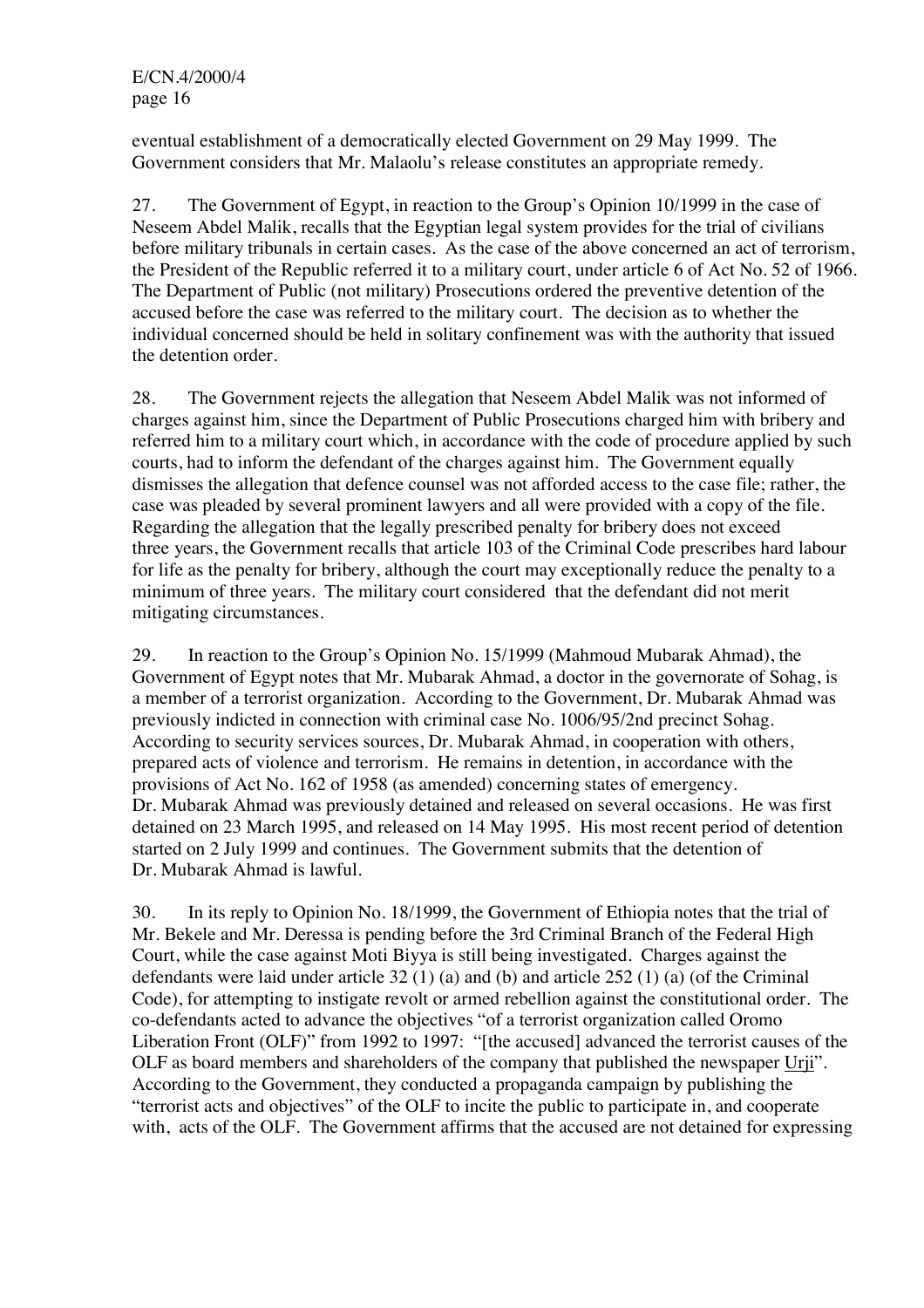their opinions but face trial for violations of the Criminal Code. Accordingly, the Group's Opinion is said to be based on erroneous assumptions and should be reviewed.

31. The Working Group notes that the Government of Ethiopia does not, in reality, contest the facts of the case as submitted by the source, i.e. arrest and detention of the above-named individuals for their activities as publishers of and contributors to the journal "Urji". In the circumstances, the Group finds no justification to review its Opinion No. 18/1999 of 15 September 1999.

32. The Working Group was informed of the release of Mr. Pek Nath Rizal (Opinion No. 48/1994) who was released from prison on 17 December 1999 the Working Group was also informed of the release of person(s) dealt with in Opinions by the Governments of: China (No. 16/1999 - Liu Nianchun; No. 30/1998 - Zhou Guoqiang) and Nigeria.(No. 6/1999 - Niran Malaolu). The Group was informed after the adoption of Opinion No. 23/1998 (Huamán Morales v. Peru) that Mr. Huamán Morales had been granted a presidential pardon on 6 June 1998 and released. This information had been made available to the Office of the High Commissioner for Human Rights on 11 June 1998; regrettably, the Group was unaware of it when the Opinion was adopted. It was further informed of the release of A. Cesti Hurtado (No. 18/1997 - Peru), Ngarléjy Yorongar (No. 8/1999 - Chad), Grigorii Pasko (No. 9/1999 - Russian Federation), Khemais Ksila (No. 5/1999 - Tunisia), Xanana Gusmao (No. 12/1999) and Rashid Mesli (No. 20/1999 - Algeria). The Working Group welcomes the release of these individuals.

33. During its visit to Indonesia, the Working Group met with four detained individuals at Cipinang Prison in Jakarta, former members of the old Indonesian Communist Party (PKI) who had been in detention since 1965 or 1971. In consultations with the Indonesian authorities, the Group requested that these individuals, as well as six other long-term prisoners, also members of the former PKI, should benefit from a presidential amnesty and be released. The Working Group welcomes the amnesty of these prisoners on 25 March 1999. Furthermore, on 10 December 1999, the Government amnestied, and dropped criminal charges against, 91 political prisoners detained by previous Governments, including East Timorese prisoners and six members of the People's Radical Party (PRD).

# 5. Communications giving rise to urgent appeals

34. During the period under review the Working Group transmitted 101 urgent actions to 39 Governments (as well as to the Palestinian Authority) concerning 580 individuals. In conformity with paragraphs 22-24 of its methods of work, the Working Group, without prejudging whether the detention was arbitrary or not, drew the attention of each of the Governments concerned to the specific case as reported and appealed to it to take the necessary measures to ensure that the detained persons' right to life and to physical integrity were respected. When the appeal made reference to the critical state of health of certain persons or to particular circumstances such as failure to execute a court order for release, the Working Group requested the Government concerned to undertake all necessary measures to have them released.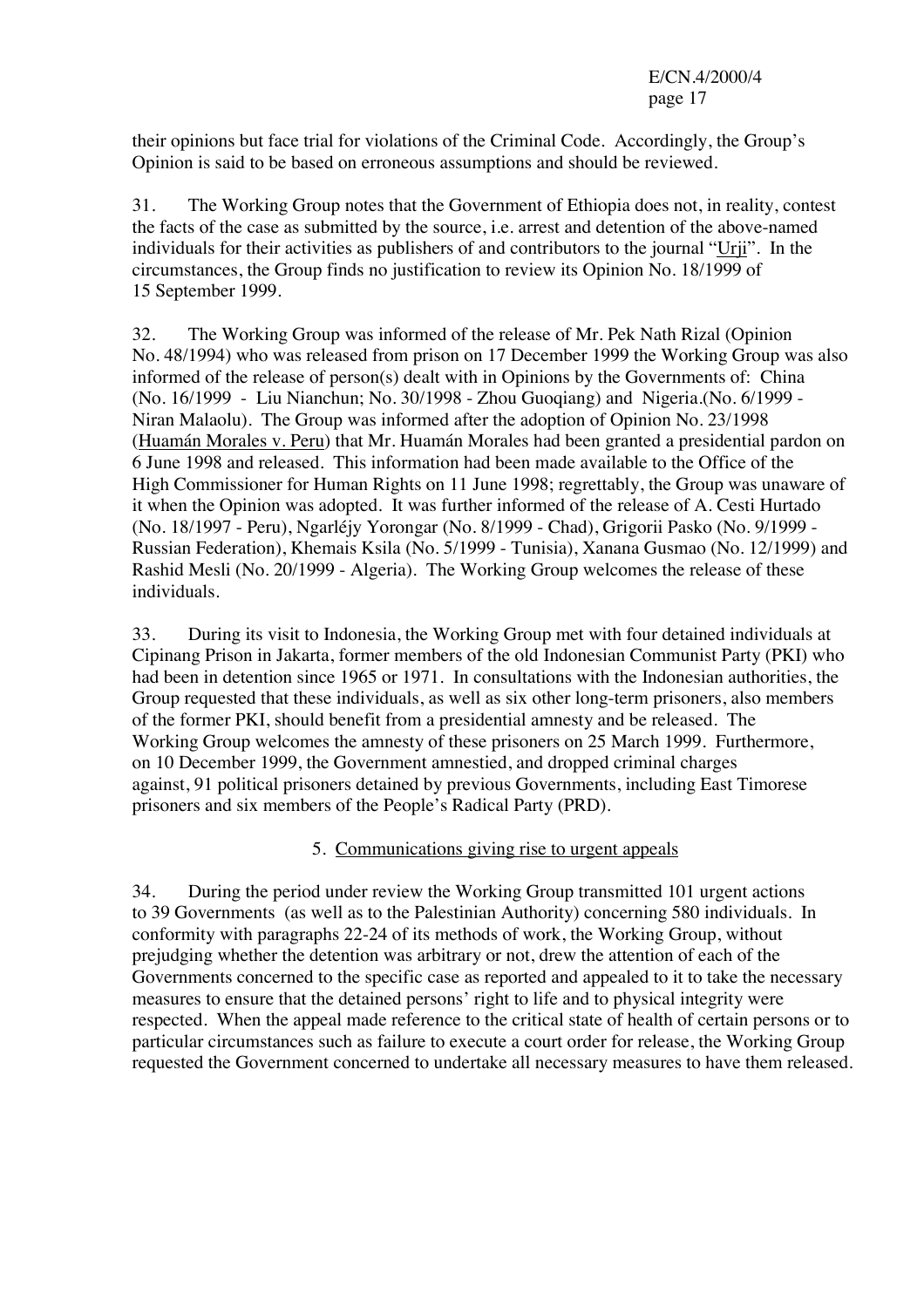35. During the period under review, urgent appeals were transmitted by the Working Group as follows (the number of persons concerned is given in parentheses): 13 appeals to the Democratic Republic of the Congo (94); 11 appeals to Indonesia (68, plus a generic appeal concerning the situation in East Timor); 10 to Israel (30); 4 to the Syrian Arab Republic (4); 7 to China (34); 4 to the Sudan (38); 4 to Cuba (8); 3 to Mexico (5); 3 to the Federal Republic of Yugoslavia (3); 3 to the Palestinian Authority (11); 3 to Turkey (5); 2 to Bahrain (4); 2 to Colombia (160+); 2 to Nigeria (2); 2 to Peru (2); 2 to Uzbekistan (3); 2 to Yemen (6); 1 to Belarus (1); 1 to Angola (1); 1 to Burkina Faso (6); 1 to Cambodia (2); 1 to Cameroon (33); 1 to Chile (2); 1 to Costa Rica (1); 1 to Egypt (1); 1 to Ethiopia (1); 1 to Guinea (1); 1 to India (2); 1 to the Islamic Republic of Iran (13); 1 to Côte d'Ivoire (2); 1 to Kenya (1); 1 to Lebanon (1); 1 to Liberia (12); 1 to Mauritania (3); 1 to Morocco (2); 1 to Myanmar (4); 1 to Nepal (1); 1 to Rwanda (1); 1 to Saudi Arabia (1); 1 to Viet Nam (1).

36. Of these urgent actions, 56 were appeals issued jointly by the Working Group with other thematic or geographical special rapporteurs. These were addressed to the Governments of Bahrain (2), Belarus (1), Burkina Faso (1); Cameroon (1), China (4), Côte d'Ivoire (1), Cuba (2), the Democratic Republic of the Congo (13), Egypt (1), Guinea (1), Indonesia (6), the Islamic Republic of Iran (1), Israel (8), Mexico (1), Nigeria (1), the Sudan (3), the Syrian Arab Republic (3), Turkey (1), Viet Nam (1) and Yemen (2); two appeals were addressed to the Palestinian authority.

37. The Working Group received replies to the urgent appeals addressed to the Governments of the following countries: Angola, Bahrain, Burkina Faso, China (reply to three actions), Colombia, Côte d'Ivoire, Cuba (reply to one action), Ethiopia, India, Indonesia (reply to one action), the Islamic Republic of Iran, Israel (reply to four actions), Lebanon, Mauritania, Mexico (reply to two urgent actions), Peru (reply to two actions), the Syrian Arab Republic (reply to three actions) and Turkey (reply to two actions). In some cases it was informed, either by the Government or by the source, that the persons concerned had never been detained or that they had been released, in particular in the following countries: Bahrain (information from source and the Government), Burkina Faso (information from the Government), Côte d'Ivoire (information from the Government), Indonesia (in respect of one case - information from the source), Israel (in respect of one case - information from the source), Kenya (information from the source), Mauritania (information from the Government), Mexico (in respect of one case information from the Government), Nigeria (information from the source), Peru (in respect of one case - information from the Government and the source), the Syrian Arab Republic (in respect of two cases - information from the Government). In other cases (i.e. relating to China, India, Lebanon, the Sudan and Turkey), the Group was assured that the detainees would benefit from fair trial guarantees. The Working Group wishes to thank those Governments which heeded its appeals and took steps to provide it with information on the situation of the persons concerned, and especially the Governments which released those persons. The Group notes, however, that the percentage of Governments replying to its urgent appeals was only 28 per cent, and invites Governments to cooperate under the urgent action procedure.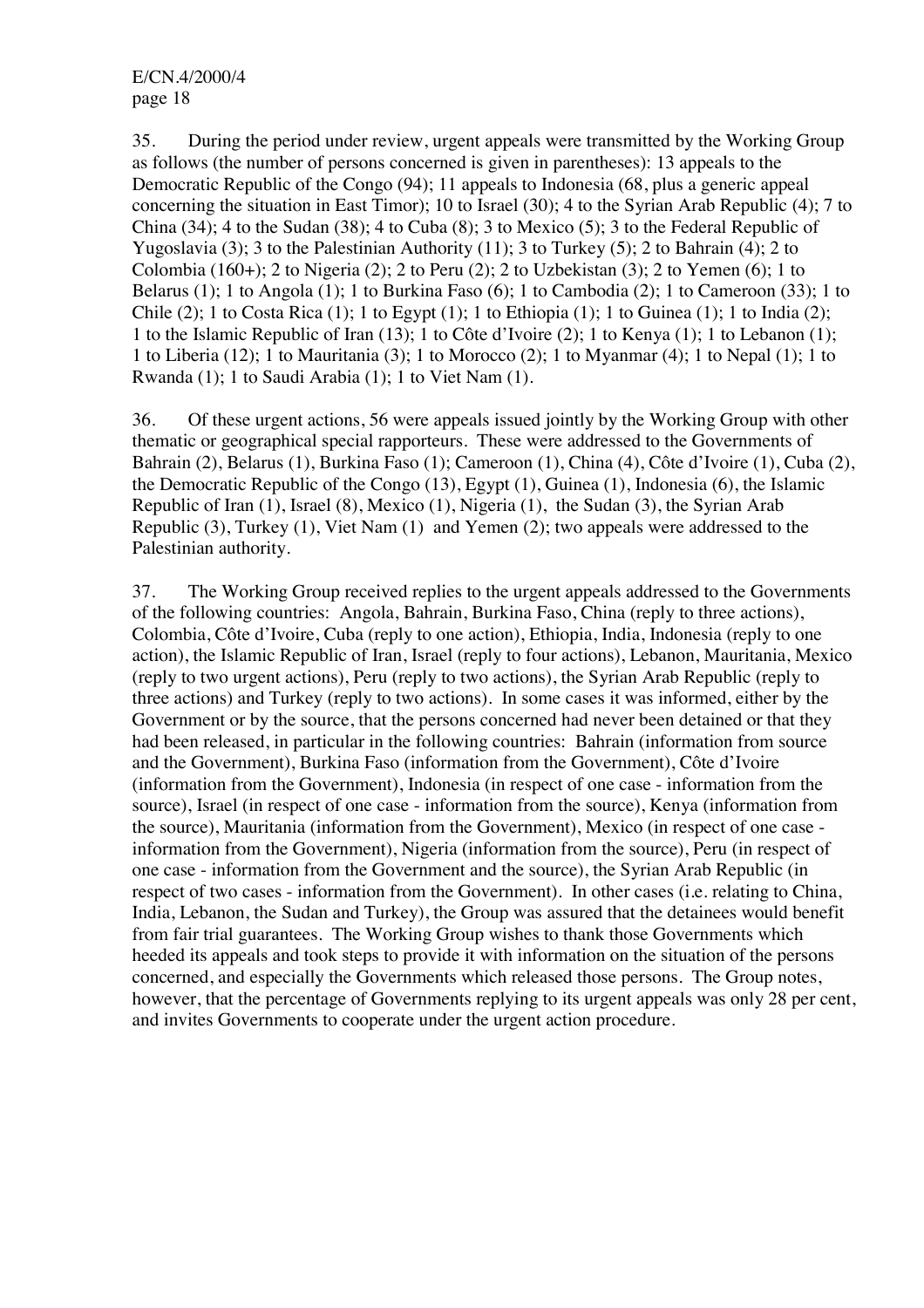## B. Country missions

#### 1. Visit conducted in 1999 and visits scheduled

38. From 31 January to 12 February 1999, the Working Group visited Indonesia. It notes with satisfaction that the official version of its mission report (E/CN.4/2000/4 /Add.2) was made available on the occasion of the opening of the fourth special session of the Commission on Human Rights, convened because of the serious human rights violations committed in East Timor following the referendum of 30 August 1999.

39. In this respect, the Working Group draws the attention of the International Commission of Inquiry, established in accordance with resolution S-4/1 adopted by the Commission at its fourth special session, to paragraphs 48-49 of its mission report relating to the close collaboration and collusion between the Indonesian Armed Forces and the militia which are directly responsible for the atrocities committed against the inhabitants of East Timor and the widespread destruction and devastation of property in East Timor after the referendum: "During its visit to *Rumah Merah* [Red House], the Group was able to inspect the facilities made available to one of these para-military groups … According to the authorities, the equipment of paramilitary groups ... concerns 'groups of people carefully selected, who are trained by the armed forces and who return … the arms once the operation has been completed' … such militia ... operate under conditions that engage State responsibility, notably if they participate in operations [involving] arrests ... The illegal activities of such groups gravely compromise the future ..."

40. The following visits have (or had) been scheduled for the forthcoming year, as well as  $2001$ 

(a) Bahrain. During the fiftieth session of the Sub-Commission on the Promotion and Protection of Human Rights, the Permanent Representative of Bahrain to the United Nations. Office at Geneva declared that his Government "has also agreed to extend an invitation to the Working Group on Arbitrary Detention for a preparatory visit to Bahrain, the date of which will be fixed in consultation with the Chairman of the Working Group" (see document E/CN.4/Sub.2/1998/SR.25). Consultations were held between the Group and the Bahraini authorities during the 22nd, 23rd, 24th, 25th and 26th meetings of the session. Initially, the visit was planned for the course of 1999, but it could not be conducted on account of scheduling difficulties of the Bahraini authorities. On 6 July 1999, the Undersecretary of the Ministry of Foreign Affairs of Bahrain addressed a letter to the Vice Chairman of the Group, requesting a deferral of the Group's visit to the year 2001. Following consultations during the fifty-first session of the Sub-Commission and the twenty-fifth session of the Working Group, the Group addressed a letter to the Bahraini authorities, requesting its visit to be scheduled during the year 2000. On 30 November 1999, the Permanent Representative of Bahrain to the United Nations Office at Geneva informed the Chairman of the Group that his Government was not prepared to accede to the Group's request, and reiterated that the Group's visit should not take place until the year 2001. Noting that the Government's position had already caused the cancellation of one visit by the Group in 1999 and that further deferrals of the visit would jeopardize the credibility of the Group's activities, the Chairman, on the Group's behalf, informed the authorities that the Group would decline to visit Bahrain in those circumstances;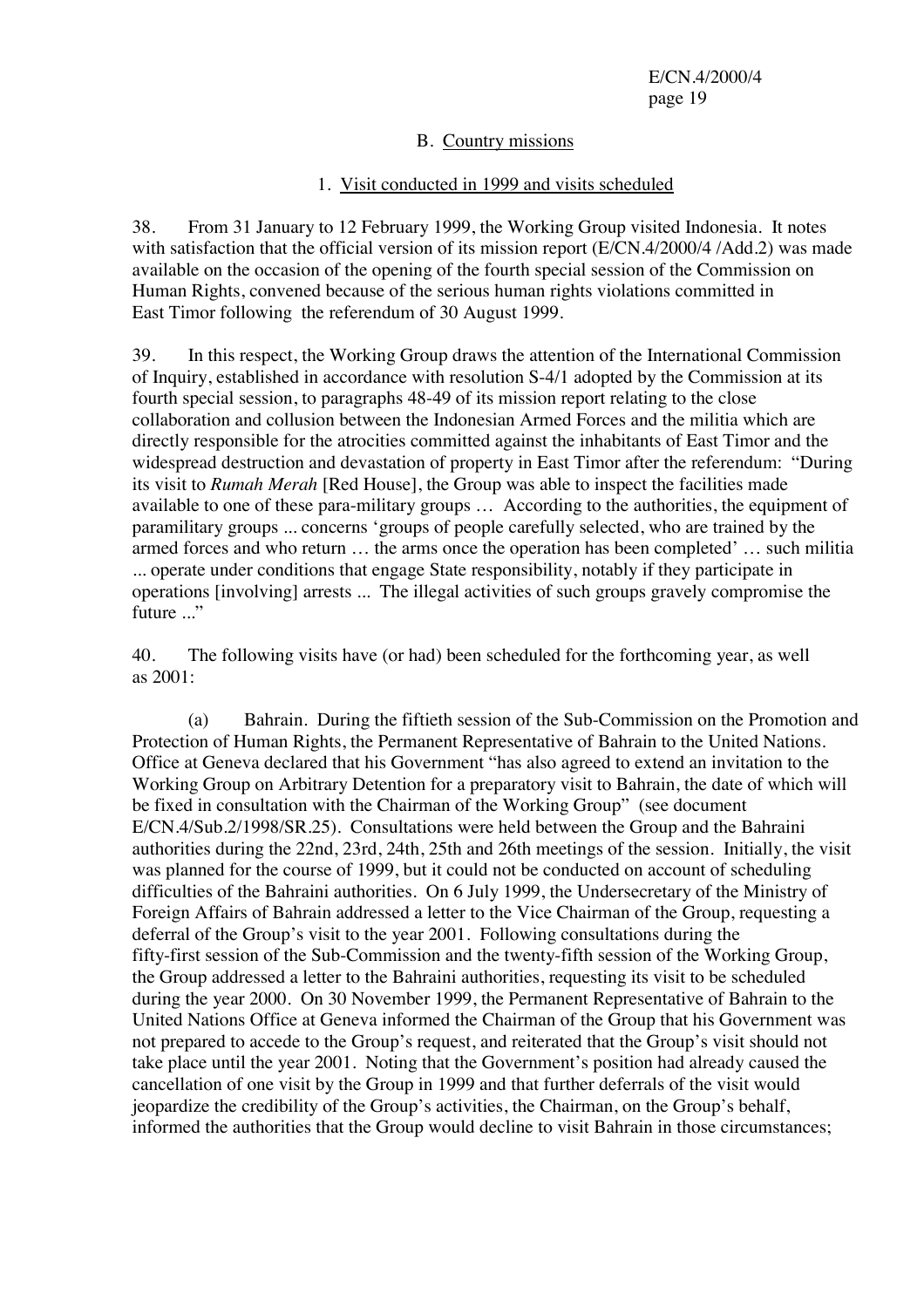(b) Belarus. During the fifty-first session of the Sub-Commission, the Permanent Representative of Belarus to the United Nations Office at Geneva declared that the Government of Belarus would invite the Special Rapporteur on the independence of judges and lawyers and the Working Group on Arbitrary Detention to visit the country, and that at least one of the visits would take place before the fifty-second session of the Sub-Commission. Further to consultations with the authorities of Belarus during the Group's twenty-sixth session, the Group was informed that the Government of Belarus would invite the Special Rapporteur on the independence of judges and lawyers in 2000, and the Working Group in 2001;

(c) Australia. Pursuant to paragraph 4 of Commission resolution 1997/50, the Working Group has initiated consultations with the Permanent Mission of Australia to the United Nations Office at Geneva, with a view to conducting a mission to Australia to examine the issue of administrative custody of asylum-seekers in that country. An agreement in principle for such a visit having been obtained from the Government of Australia, the Group plans to visit Australia during the first half of 2000.

At the time of adoption of the present report, the modalities of these planned visits remained under consideration.

## 2. Incident linked to previous country visit of the Working Group

## Visit to China (document E/CN.4/1998/44/Add.2)

41. In its annual report for 1998 (E/CN.4/1999/63, paras. 21-25), the Working Group described its communications with the Chinese authorities concerning an incident which occurred during its visit to Drapchi Prison, Lhasa, on 11 October 1997. It deplored the fact that the Government of China had not provided it with a reply to specific queries which the Group had addressed to the authorities on 18 September 1998 (para. 25). On 26 May 1999, the Chinese authorities reiterated that the extension of the sentences of the three inmates identified in the Group's correspondence had nothing to do with the interview of Sonam Tsewang (one of the inmates) by the Group. The authorities did not specify the nature of the offences for which the inmates received extended sentences. They affirmed that it was justified to extend their sentences for their new crimes. The Working Group regrets that the Chinese authorities have not acceded to its request for specific information.

## 3. Follow-up to country visits of the Working Group

42. By resolution 1998/74, the Commission on Human Rights requested those persons responsible for the Commission's thematic mechanisms to keep the Commission informed about the follow-up to all recommendations addressed to Governments in the discharge of their mandates. In response to this request, the Working Group decided, in 1998 (see E/CN.4/1999/63, para. 36), to address a follow-up letter to the Governments of the countries it has visited, together with a copy of the relevant recommendations adopted by the Group and contained in the reports on its country visits. During its twenty-fourth, twenty-fifth and twenty-sixth sessions, the Group discussed the modalities of its follow-up activities. It adopted a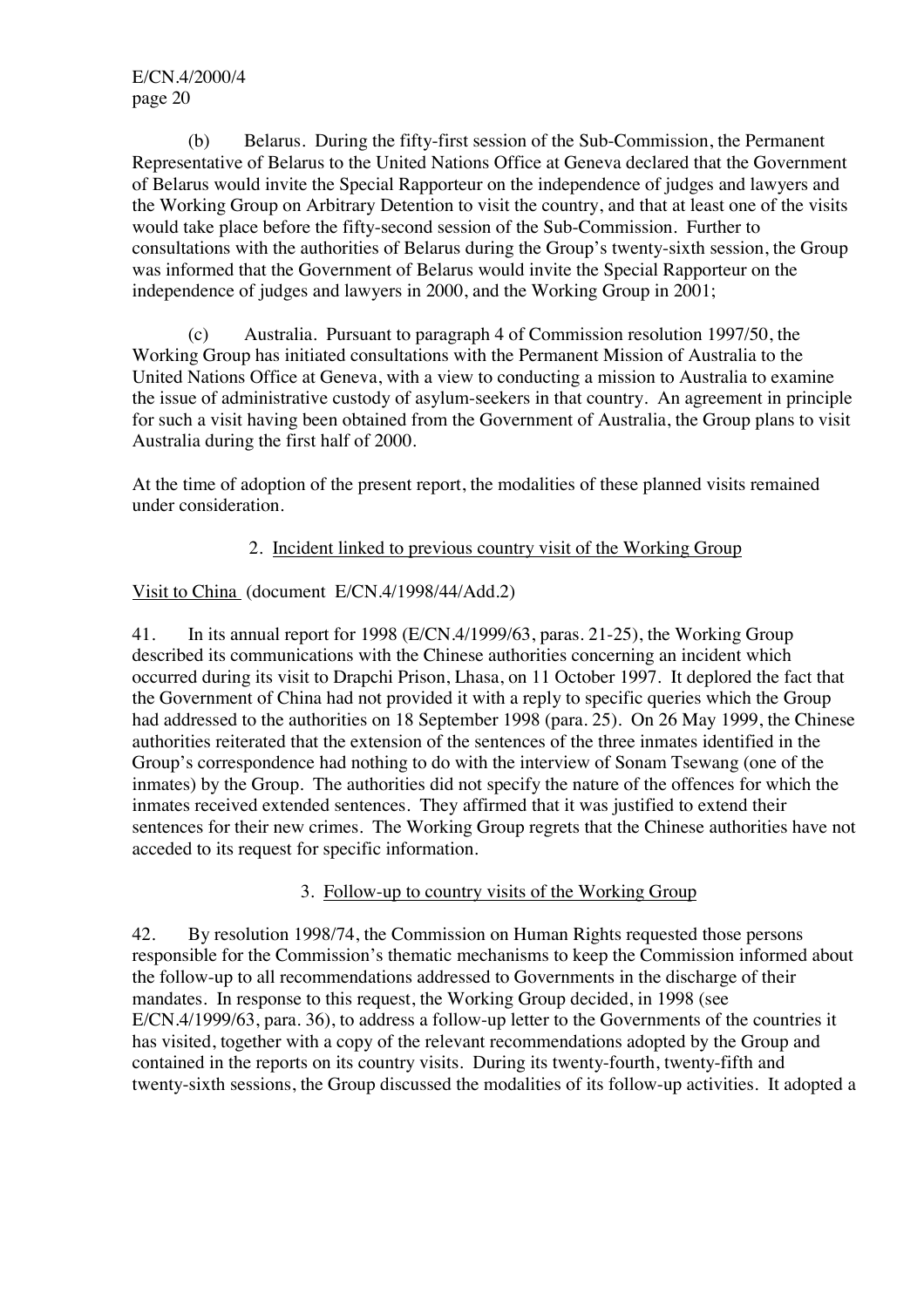procedure under which it will systematically request the Governments of countries visited by the Group to inform it of initiatives the Governments have taken pursuant to the Group's recommendations.

43. Given its heavy workload, the Working Group has decided to stagger its follow-up activities in respect of those countries it has visited. Priority was given to follow-up on recommendations contained in the reports on the Group's first country visits. Accordingly, on 1 October 1999, a letter was addressed to the Government of Viet Nam, with a request to provide information on such initiatives as the authorities might have taken to give effect to the recommendations contained in the Group's report to the Commission on Human Rights on its visit to Viet Nam (E/CN.4/1995/31/Add.4). On 4 October 1999, letters were addressed to the Governments of Nepal and Bhutan, with a view to obtaining information from the Governments concerned on the implementation of the recommendations contained in the Group's reports on its visits to these countries (E/CN.4/1997/4/Add.2 and E/CN.4/1997/4/Add.3, respectively).

44. In its reply, the Government of Bhutan notes that a draft of the Civil and Criminal Court Procedure Act is about to be submitted to the National Assembly. Detention centres in Bhutan are now maintaining registers specifying particulars such as the date of arrest, date of presentation before a court, etc. Such registers are also maintained in police stations.

45. The Government refers to several sections of the draft Civil and Criminal Court Procedure Act designed to bring procedures governing arrest and detention into line with the international standards relied upon by the Working Group. These include section 161 (no arrests and detentions except in accordance with the Act); section 203 (anyone detained without a warrant must be produced before a court within 24 hours); subsection 199 (1) (following arrest, the police must make attempts to inform the relatives of the detained person as soon as possible); and subsection 203 (1) (requirement of written reasons if the detainee cannot be produced before the court within the scheduled time). The draft Act also contains sections on bail (subsects. 216.1 and 217.1); sentencing (subsects. 225  $(1)$  and  $(2)$ ); credit for time spent in detention prior to the sentence (sect. 227); disposition of juvenile offenders (subsects. 231 (1),  $(2)$ ,  $(3)$  and  $(4)$ ); and above all, habeas corpus (sect. 232).

46. The Government recalls the technical cooperation agreement with the Office of the High Commissioner for Human Rights signed in 1996. Most of the activities envisaged under the programme have been implemented, in keeping with the recommendations of the Working Group. Finally, the Government notes that under the draft Civil and Criminal Court Procedure Act, several provisions (sect. 99, subsect. 66 (2), subsect. 200 (1), subsect. 168 (3)) guarantee the entitlement of the accused or a juvenile offender to a jabmi of his choice.

47. The Group welcomes the reply of the Government of Bhutan, which corresponds to the recommendations the Group made after its follow-up visit to Bhutan in 1996. It regrets that the Governments of Viet Nam and Nepal have not yet replied to the Group's request for information and urges them to do so at their earliest convenience.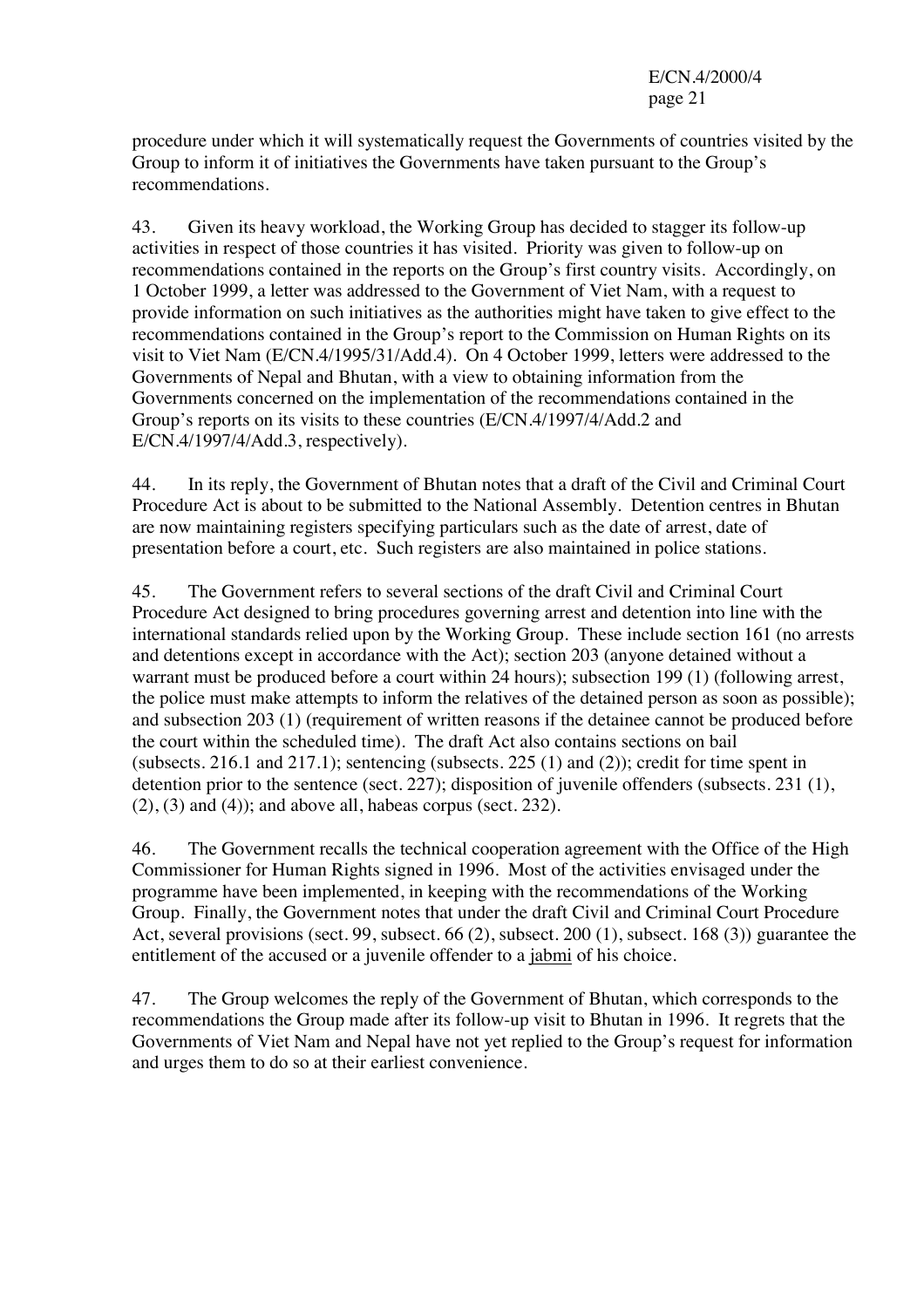Follow-up information received from the Government of China

48. On 13 September 1999, the Government of China forwarded its comments on the recommendations contained in the Group's report on its visit to China. The Government observes that the 1982 Constitution was amended in March 1999 to incorporate an article which enshrines the principle of "governing the country according to law". The revisions of the Code of Criminal Procedure in 1996 and 1997, designed to enhance protection of human rights, incorporated the principle of presumption of innocence into the Code.

49. The Criminal Code of 1979 was amended in response to concerns over its sweeping and ambiguous nature. Thus, the provision on "counter-revolutionary crime" was amended to cover the crime of "endangering national security". This reduces the number of punishable activities from 21 to 12, and the activities deemed to endanger national security are specifically and clearly defined. Thus, in respect of the crime of treason (art. 102), the ambiguous notion of "conspiring" was deleted from the original provision of "colluding with foreign powers and conspiring to endanger national security, territorial integrity and security". Finally, specific sentences govern convictions for endangering national security; sentences were reduced compared with the previous version of the Code. Capital punishment will only be applied in exceptionally serious cases. These amendments are conducive to the implementation of the principle of punishment commensurate with the crime.

50. The Government recalls that the 1982 Constitution and other laws guarantee civil and political rights. Thus, the Constitution protects the right to participate in elections and to be elected, and the rights to freedom of expression, publication, association, assembly, demonstration and protest (art. 35). But while protecting the aforementioned citizens' rights, the Constitution also stipulates that the exercise of these rights by the citizens must not cause harm to the State or to social and collective interests, nor infringe on the rights of other citizens, and all acts in violation of the Constitution and the law will be punished.

51. With respect to the system of re-education through labour, the Government recalls:

(a) Re-education through labour does not constitute criminal punishment but rather a "compulsory measure of education and reform for those persons who have committed minor offences". The system was established to address the specific situation of China and is designed to alleviate the trial burden of the courts;

(b) Who will be assigned to re-education through labour is decided by the Re-education through Labour Committees. In most instances, the term of re-education is one year. If those assigned to re-education through labour disagree with the decision, they may appeal and request reconsideration of the decision;

(c) There is sufficient legal supervision of the re-education through labour system to prevent its misuse and guarantee its impartiality. In examining re-education through labour cases, the committees must follow strict legal procedures;

(d) While there is currently no independent tribunal for the re-education through labour system, individuals affected by decisions of Re-education through Labour Committees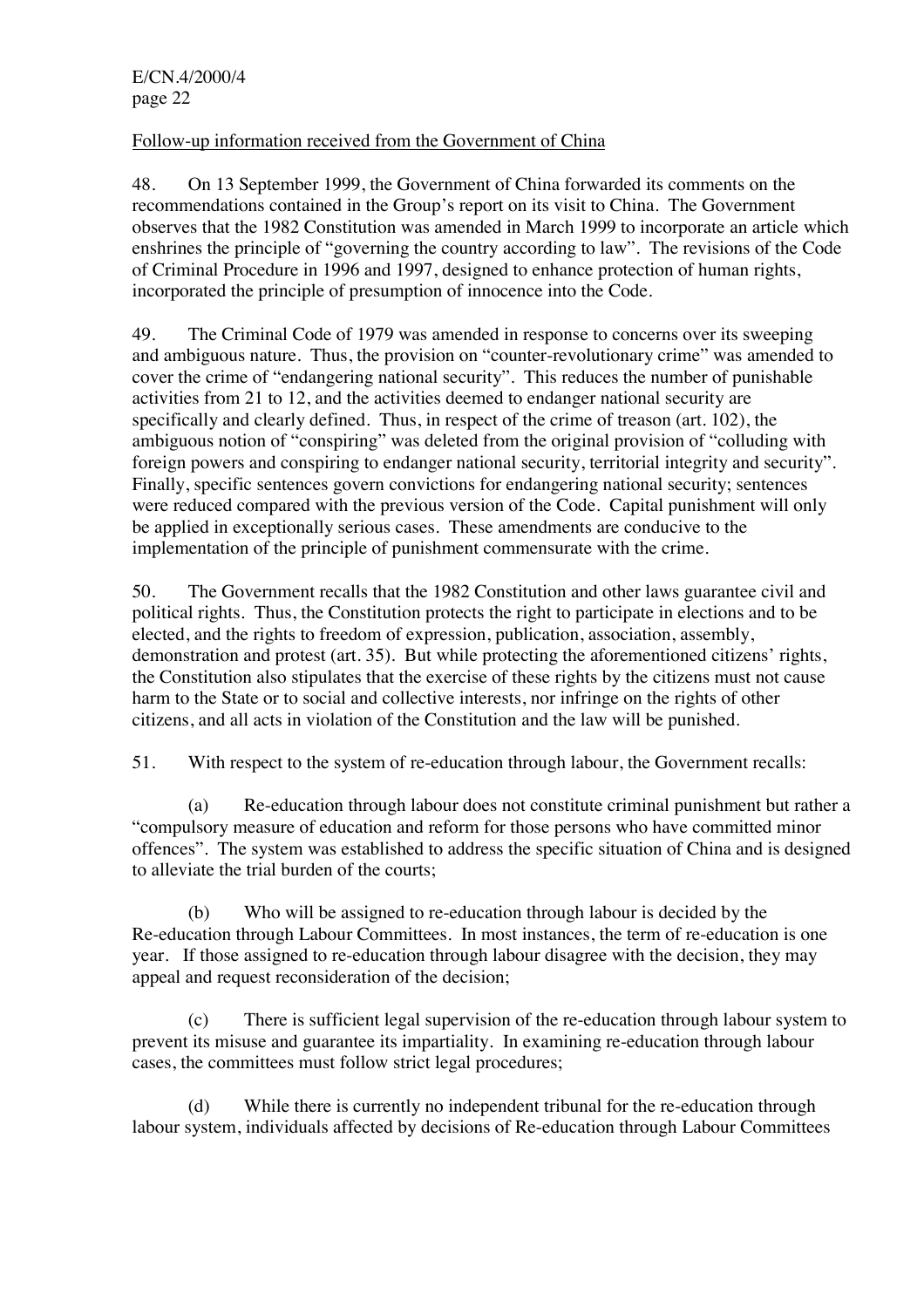can appeal to the administrative courts and can be legally represented at the proceedings (in accordance with the Administrative Procedure Law). The possibility of judicial review is said to ensure the impartiality of the system and the correctness of the decision on re-education;

(e) Finally, with the progress of judicial reforms in China, a "heated discussion" has begun among lawyers and in academic circles as to how the re-education through labour system can be further improved. The Government considers the Working Group's recommendations to be helpful in this discussion. In this particular context, the Working Group wishes to reiterate its position that the Chinese authorities should "establish a permanent independent tribunal for or associate a judge with all proceedings under which the authorities may commit a person to re-education through labour, in order to obviate the possibility of any criticism that the present procedure is not entirely in conformity with international standards for a fair trial as reflected in international legal instruments …" (E/CN.4/1998/Add.2, para. 109 (d)).

52. The Working Group expresses its appreciation for the cooperation of the Government of China and notes the contents of the Government's reply. It encourages the Government of China to continue studying the recommendations of the Group and to keep it informed of developments, in particular with respect to the issue of re-education through labour.

## II. COOPERATION WITH THE COMMISSION ON HUMAN RIGHTS

53. In various resolutions adopted at its fifty-fifth session, the Commission on Human Rights made requests and provided guidance to the Working Group.

## Resolution 1999/37, "Question of arbitrary detention"

54. The Group has sought at all times, as requested by the Commission, to avoid duplication of effort with other mechanisms of the Commission but, with a view to improved coordination, it has nevertheless informed bodies holding other mandates of cases brought before it where this enables the latter to intervene. On 56 occasions, the Group pursued urgent actions jointly with other mechanisms.

55. Concerning the release of individuals who, in the Group's opinion, were arbitrarily detained, please refer to paragraph 30. In eight other cases, the Governments responded favourably to the urgent actions proposed by the Group: L.B. Kombolo (Democratic Republic of the Congo); Hassan Sa'ad Arabid and Bassam Sa'ad Arabid (Israel); Nyak Wan (Indonesia); Shaikh Al-Jamri (Bahrain); Maria Milagros Monroy Millano (Peru); Tony Gachoka (Kenya); Jerry Needam (Nigeria), and Raphael Lakpe and Jean Khalil Silla (Côte d'Ivoire).

56. The Group wishes to express its concern about the fact that the assistance provided to it by the Secretary-General has been limited to only one Professional with excellent knowledge of the subject-matter of its mandate. This Professional has, moreover, been assigned to other duties, whose importance the Group does not doubt, but this has occasioned difficulties in the discharge of its mandate. The Group asks the Commission, in the resolution that it will adopt at its fifty-sixth session, to request more Professional assistance on an ongoing basis.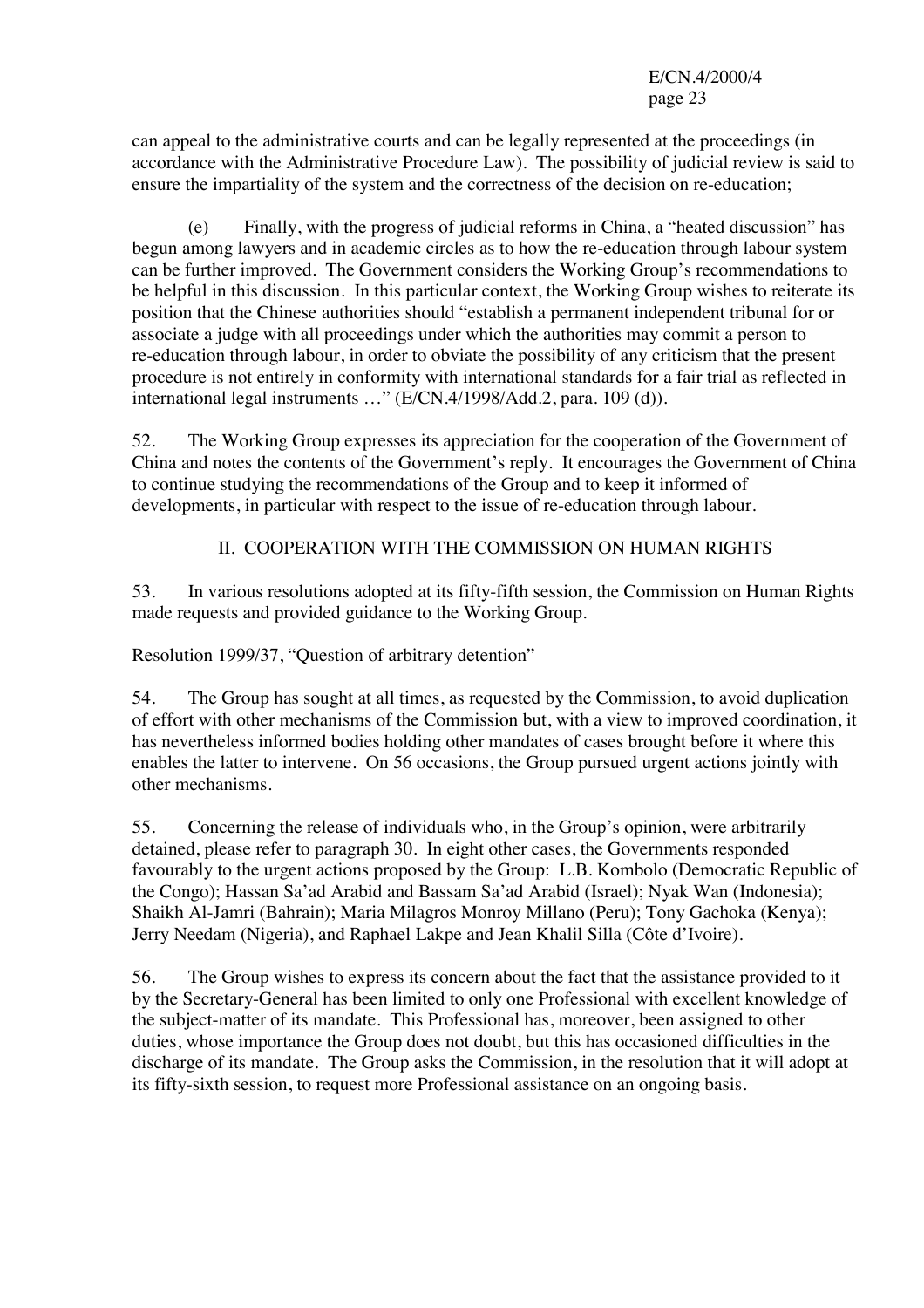## Resolution 1999/16, "Cooperation with representatives of United Nations human rights bodies"

57. The Group examined the situation of Makelele Kabunda, in the Democratic Republic of the Congo, who was deprived of liberty because of his cooperation with a mechanism of the Commission. The case was transmitted to the Secretary-General for the report to be prepared, at the request of the Commission, in accordance with paragraph 6 of resolution 1999/16.

## Resolution 1999/34, "Impunity"

58. The Group shares the views of the Commission on Human Rights concerning the need to put an end to impunity for the most serious human rights violations. In this connection, it welcomes the fact that some of the most significant perpetrators of human rights violations are being prosecuted in the competent courts either in their own country or in other countries.

59. The Group was furthermore informed of the alleged arbitrary detention of four staff members of the Professional Training Institute, who had been held on 28 January in Medellín, Colombia, by a paramilitary organization, and who were fortunately released. An examination of the background led the Group to the conclusion that this was a case of hostage-taking and not of arbitrary detention, and it therefore falls within the ambit of Commission resolution 1999/29, which urged all special rapporteurs and working groups to continue to address the human rights consequences of acts of hostage-taking, which are justifiably described as "abhorrent practices". This situation is all the more alarming since the victims are human rights activists. In its Opinion No. 25/1999 the Group points out that its mandate is to investigate cases of arbitrary detention by States, but nevertheless does not include deciding on offences of abduction arising from hostage-taking. In the Opinion it calls on the State of Colombia to undertake a judicial investigation of the incidents.

Resolution 1999/41, "Integrating the human rights of women throughout the United Nations system"

60. Of the cases handled by the Group at its twenty-third to twenty-sixth sessions, only three relate to women. In none of these cases, however, is gender the primary or secondary reason for the deprivation of liberty (as referred to in resolution 1999/42). For a number of years the Group has been incorporating the gender perspective in its reports, especially for statistical purposes, as requested by the Commission in paragraph 14 of the resolution.

#### Resolution 1999/42, "Elimination of violence against women"

61. The Group was apprised of the fate of five women in Yemen who were detained in connection with incidents involving domestic issues and violence; it was alleged that those women were subjected to longer punishment than men in similar situations, especially if charged with "moral" crimes (such as adultery), and that some of them were detained beyond the completion of their sentences. Some of the women were alleged to have been sentenced to flogging. An urgent appeal was sent to the Government of Yemen on their behalf, together with the Special Rapporteur on violence against women.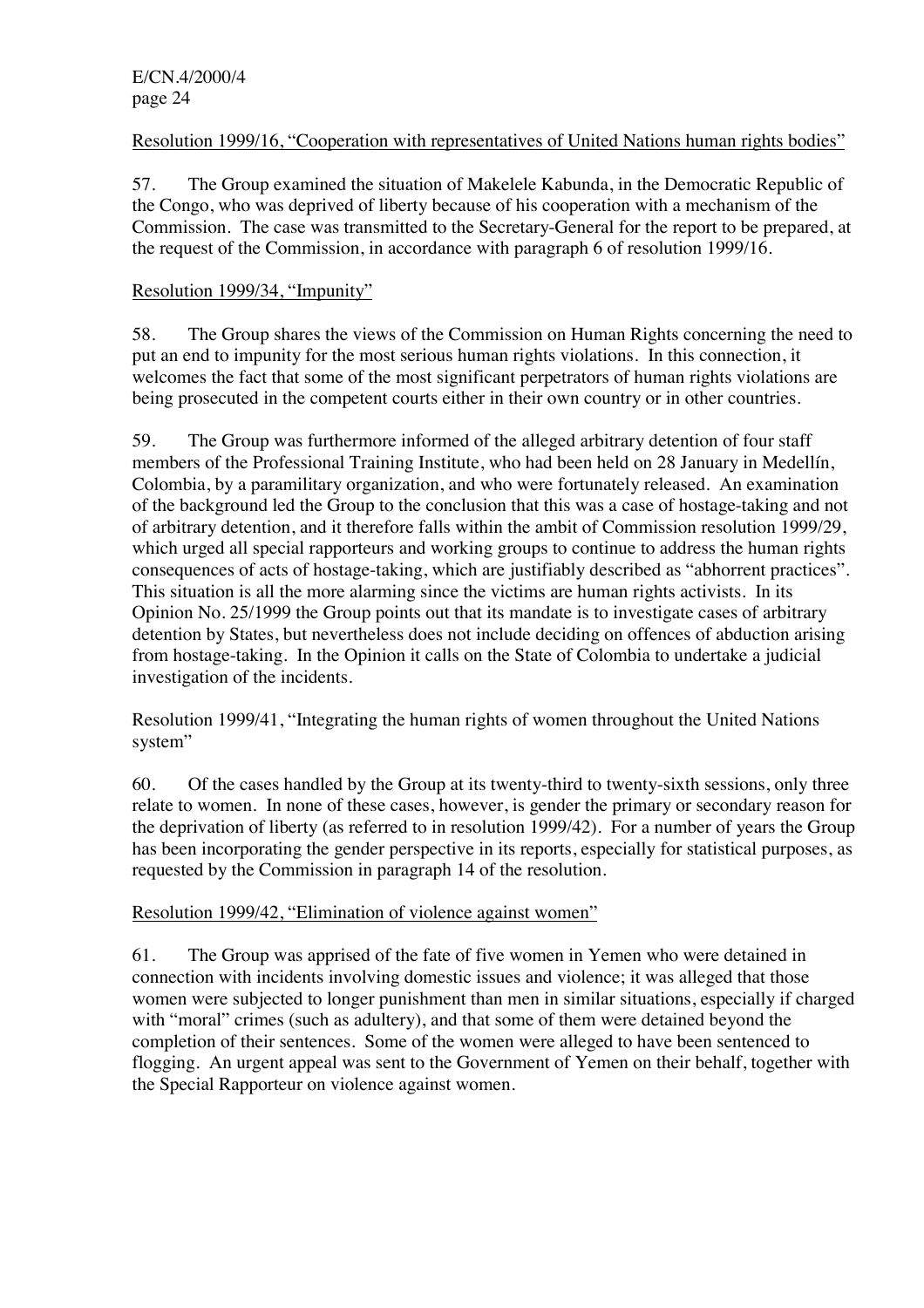## Resolution 1999/48, "Rights of persons belonging to national or ethnic, religious and linguistic minorities"

62. The Group was informed of the detention of persons who had acted in defence of ethnic minorities (José Olo Obono, in Equatorial Guinea (Opinion No. 22/1999)) and of activists claiming the right to autonomy and self-determination of the minorities to which they belong (in Indonesia (Opinion No. 11/1999) and in Ethiopia (Opinion No. 18/1999)); all of these cases were considered by the Group to be arbitrary.

63. In its report on the mission to Indonesia, the Group indicates that it learnt of other cases of deprivation of liberty arising from claims for recognition of the rights of minorities. They concerned persons detained in 1998 for having symbolically raised flags representing the minorities in Wamena, Jayapura, on the island of Biok and in Sorong (Irian Jaya). All of these arrests were considered to be arbitrary by the Group, as falling within category II.

## Resolution 1999/73, "Mainstreaming technical cooperation in all areas of human rights"

64. The resolution declares that advisory services and technical cooperation provided at the request of Governments constitute effective means of promoting and protecting human rights, democracy and the rule of law. The Group believes that such services must be provided to countries which have made significant efforts to put an end to systematic human rights violations and show, through the implementation of serious and effective domestic measures, that they have put in place policies to guarantee the effective enjoyment of human rights and fundamental freedoms by their peoples. Such services must, in the Group's view, include both State institutions and organizations that are most representative of civil society in the field of human rights; the Group welcomes progress made in this respect.

## III. CONCLUSIONS AND RECOMMENDATIONS

## Conclusions

65. The Group wishes to draw attention to the lack of protection for human rights defenders. It has recently become common for lawyers defending victims of human rights violations, as well as other persons dedicated to the promotion and protection of fundamental rights, to become, together with journalists and politicians, prime targets for repressive measures. The Declaration on the Right and Responsibility of Individuals, Groups and Organs of Society to Promote and Protect Universally Recognized Human Rights and Fundamental Freedoms, adopted by consensus by the General Assembly of the United Nations on 9 December 1998, contains various statements concerning the protection which is necessary for those who devote themselves to the protection of others.

66. The Group regrets that persons dedicated to this noble cause should so often be victims of reprisals. During the past year it was apprised of the cases of José Olo Obono, of Equatorial Guinea (arbitrary detention, category II); of Khemais Ksila, of Tunisia (category II); and of Ngarléjy Yorongar, of Chad (no opinion was issued because the person in question was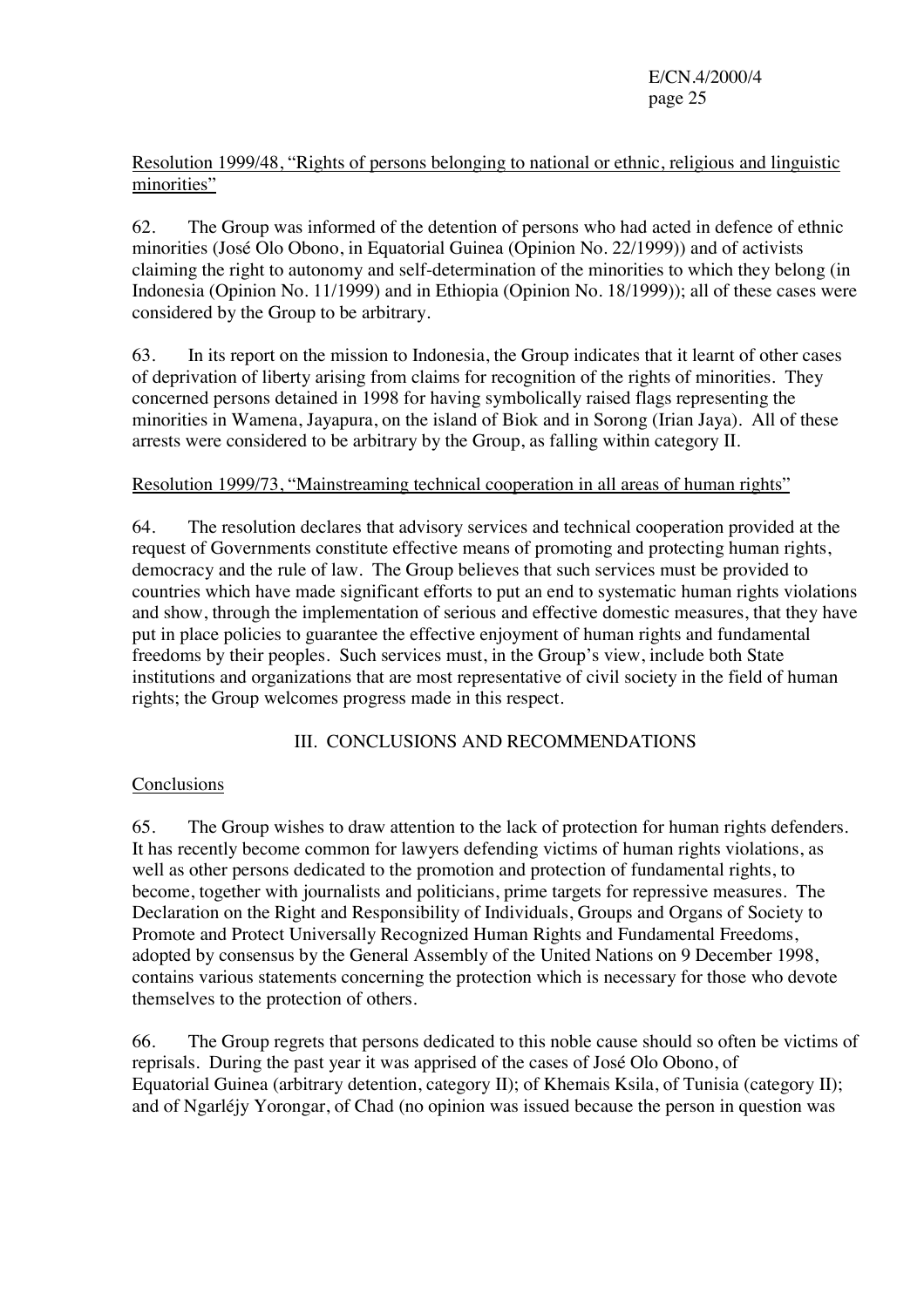released). The Group is concerned about the fact that attempts have been made in such cases to justify deprivation of liberty on the basis of domestic laws incompatible with the international human rights instruments.

67. Once again, the Group feels bound to denounce the excesses of military justice, a regular cause of arbitrary detention and impunity for human rights violations. In 1999 the Group took note of the situation of 116 members of the Bubi tribe, in Equatorial Guinea, who had been tried summarily by a military court. The defence lawyer, José Olo Obono, was himself imprisoned. It also examined the case of Neseem Abdel Malik (Egypt), whose deprivation of liberty was found to be arbitrary (category III), and the case of 26 Sudanese citizens, whose detention was found to be arbitrary (categories II and III), as was the case of O.M. Ülke (Turkey, category III).

68. The Group therefore urges, in the recommendation contained in paragraphs 79 and 80 of its annual report for 1998, in paragraphs 176 and 178 to 180 of the report on the visit to Peru, and in paragraphs 98 and 103 of the report on the visit to Indonesia, the holding of a conference, if necessary at intergovernmental level, with a view to the promotion of agreements to limit the actual powers of the military justice system.

## Recommendations

69. The Group's first recommendation concerns human rights defenders. The cases referred to above show that human rights defenders are frequently at serious risk. The Declaration on the Right and Responsibility of Individuals, Groups and Organs of Society to Promote and Protect Universally Recognized Human Rights and Fundamental Freedoms, of 9 December 1998, should be implemented by all States so as to demonstrate a real and sincere commitment to respect for human rights. Laws contrary to this Declaration, insofar as they negate its precepts, add to the risks facing human rights defenders and are not consonant with the incontrovertible fact that the Declaration was adopted by consensus.

70. Furthermore, the Group recommends that States should make moderate use, in strict accordance with article 4 of the International Covenant on Civil and Political Rights, of so-called states of emergency. The Group once again notes abuses of this measure, such as the arrest of Ahmad Mubarak (Egypt, Opinion No. 15/1999) and the arrests and other restrictions on the freedom of movement of 13 citizens of Myanmar (Opinion No. 3/1999), which were considered to be arbitrary (categories II and III of the principles for the analysis of cases brought before the Group).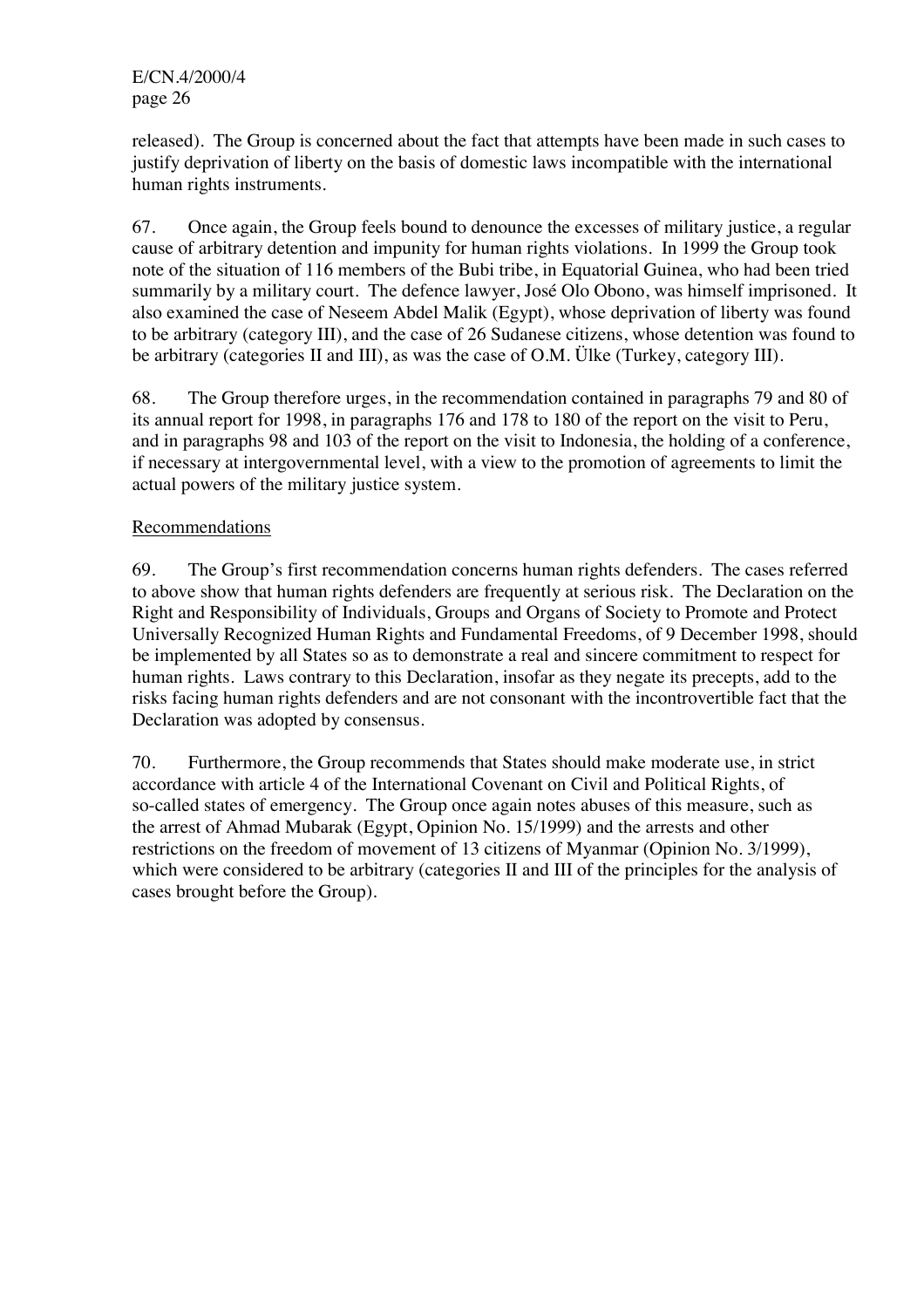## Annex I

## **STATISTICS**

(Covering the period January-December 1999. Figures in parentheses are corresponding figures from last year's report.)

# A. Cases of detention in which the Working Group adopted an opinion regarding their arbitrary or not arbitrary character

# 1. Cases of detention declared arbitrary

|                                                                               | <b>Female</b> | <u>Male</u> | <b>Total</b> |
|-------------------------------------------------------------------------------|---------------|-------------|--------------|
| Cases of detention declared arbitrary<br>falling within category I            | 0(0)          | 0(12)       | 0(12)        |
| Cases of detention declared arbitrary<br>falling within category II           | 0(1)          | 32(14)      | 32(15)       |
| Cases of detention declared arbitrary<br>falling within category III          | 0(4)          | 14(28)      | 14 (32)      |
| Cases of detention declared arbitrary<br>falling within categories II and III | 0(0)          | 27(1)       | 27(1)        |
| Cases of detention declared arbitrary<br>falling within categories I and II   | 0(0)          | 0(1)        | 0(1)         |
| Cases of detention declared arbitrary<br>falling within categories I and III  | 0(0)          | 26(0)       | 26(0)        |
| Total number of cases of detention<br>declared arbitrary                      | 0(5)          | 99 (56)     | 99 (61)      |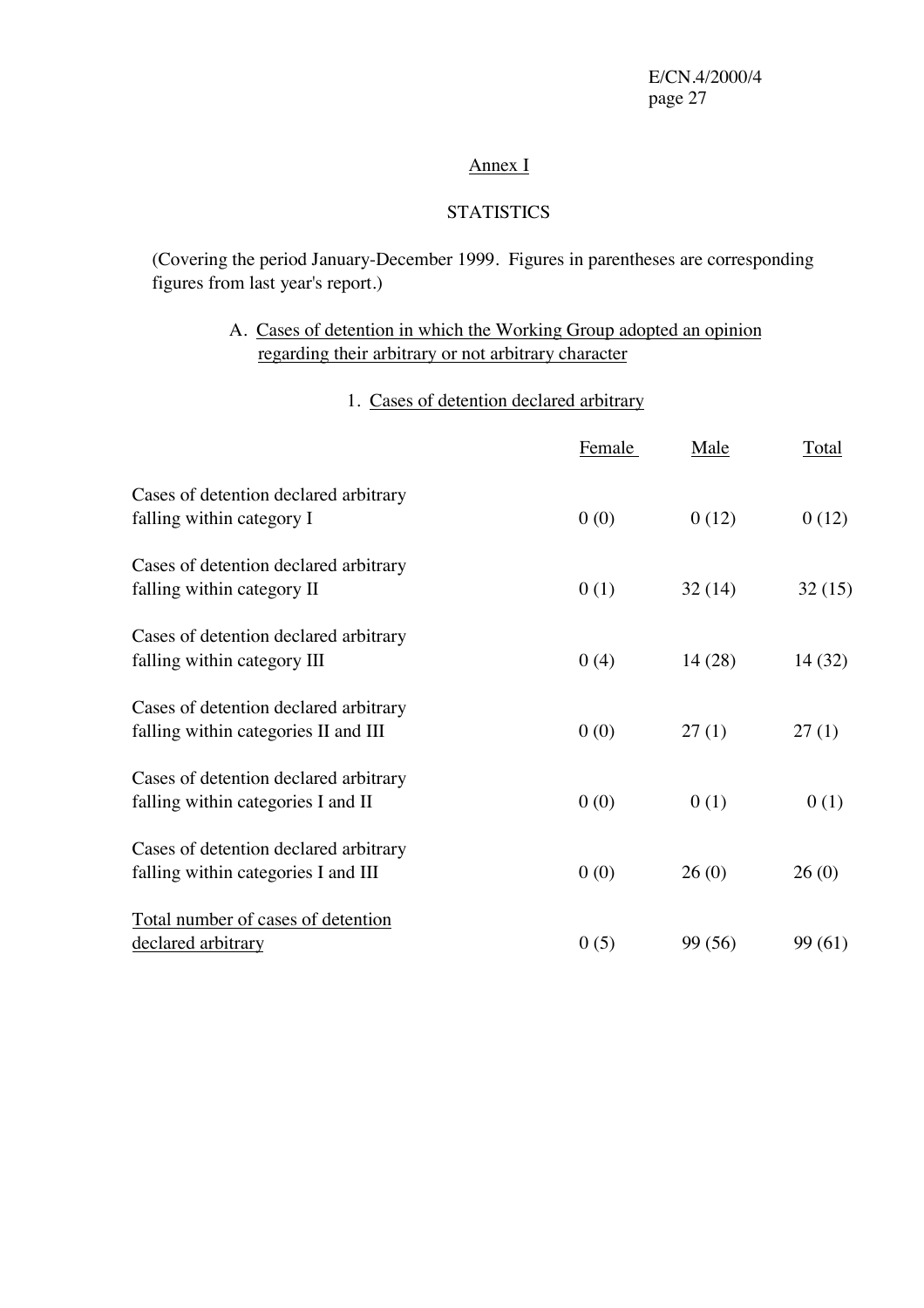| 2. Cases of detention declared not arbitrary |
|----------------------------------------------|
|----------------------------------------------|

|                                                                                                     | Female        | Male      | <b>Total</b> |  |  |  |
|-----------------------------------------------------------------------------------------------------|---------------|-----------|--------------|--|--|--|
|                                                                                                     | 0(0)          | 8(0)      | 8(0)         |  |  |  |
| B. Cases which the Working Group decided to file                                                    |               |           |              |  |  |  |
|                                                                                                     | Female        | Male      | <b>Total</b> |  |  |  |
| Cases filed because the person<br>was released, or was not detained                                 | 2(3)          | 5(10)     | 7(13)        |  |  |  |
| Cases filed because of insufficient<br>information                                                  | 0(2)          | 0(16)     | 0(18)        |  |  |  |
| C.                                                                                                  | Cases pending |           |              |  |  |  |
|                                                                                                     | Female        | Male      | <b>Total</b> |  |  |  |
| Cases which the Working Group decided<br>to keep pending for further information                    | 0(3)          | 1(7)      | 1(10)        |  |  |  |
| Cases transmitted to Governments on<br>which the Working Group has not yet<br>adopted an opinion    | 13(10)        | 169(103)  | 182 (113)    |  |  |  |
| Total number of cases dealt with by<br>the Working Group during the period<br>January-December 1999 | 15(23)        | 282 (192) | 297 (215)    |  |  |  |
| D. Case of alleged detention transferred by the Working Group<br>to other human rights mechanisms   |               |           |              |  |  |  |
|                                                                                                     | Female        | Male      | Total        |  |  |  |

0 (0) 6 (1) 6 (1)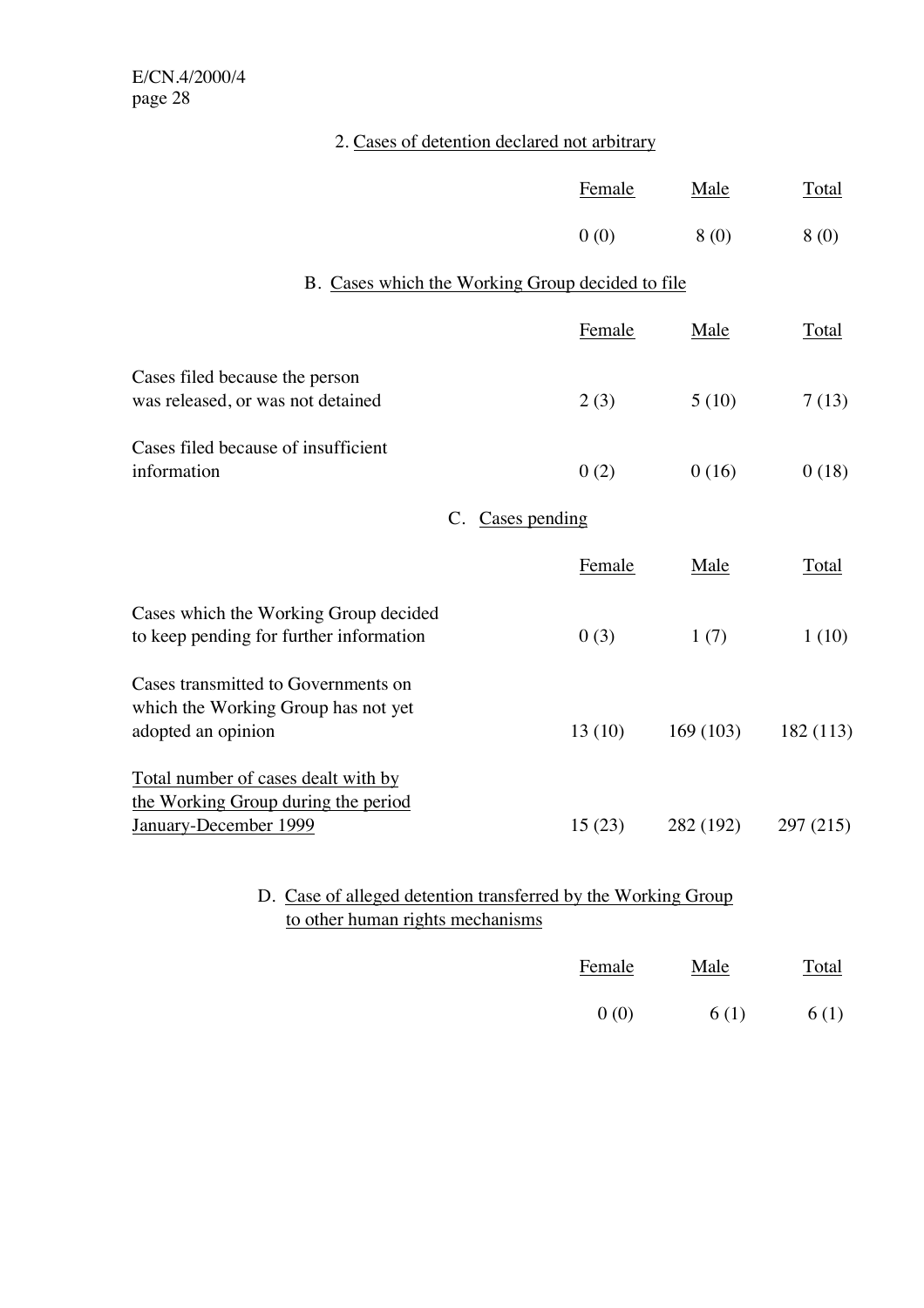#### **Annex II**

#### **Deliberation No. 5**

#### Situation regarding immigrants and asylum-seekers

By resolution 1997/50, the Working Group was requested by the Commission to devote all necessary attention to reports concerning the situation of immigrants and asylum-seekers who are allegedly being held in prolonged administrative custody without the possibility of administrative or judicial remedy.

In the light of the experience gained from its missions carried out in this framework, the Working Group took the initiative to develop criteria for determining whether or not the deprivation of liberty of asylum seekers and immigrants may be arbitrary.

After consultation, in particular with the Office of the United Nations High Commissioner for Refugees, the Working Group, in order to determine whether the above situations of administrative detentions were of an arbitrary nature, adopted the following deliberation:

#### Deliberation No. 5

For the purposes of the Body of Principles for the Protection of All Persons under Any Form of Detention or Imprisonment:

.

- The term "a judicial or other authority" means a judicial or other authority which is duly empowered by law and has a status and length of mandate affording sufficient guarantees of competence, impartiality and independence.
- House arrest under the conditions set forth in deliberation No. 1 of the Working Group (E/CN.4/1993/24, para. 20) and confinement on board a ship, aircraft, road vehicle or train are assimilated with custody of immigrants and asylum-seekers.
- The places of deprivation of liberty concerned by the present principles may be places of custody situated in border areas, on police premises, premises under the authority of a prison administration, ad hoc centres ([centres de rétention]]), so called Uinternational□ or □transit□ zones in ports or international airports, gathering centres or certain hospital premises (see E/CN.4/1998/44, paras. 28-41).

In order to determine the arbitrary character of the custody, the Working Group considers whether or not the alien is enabled to enjoy all or some of the following guarantees: